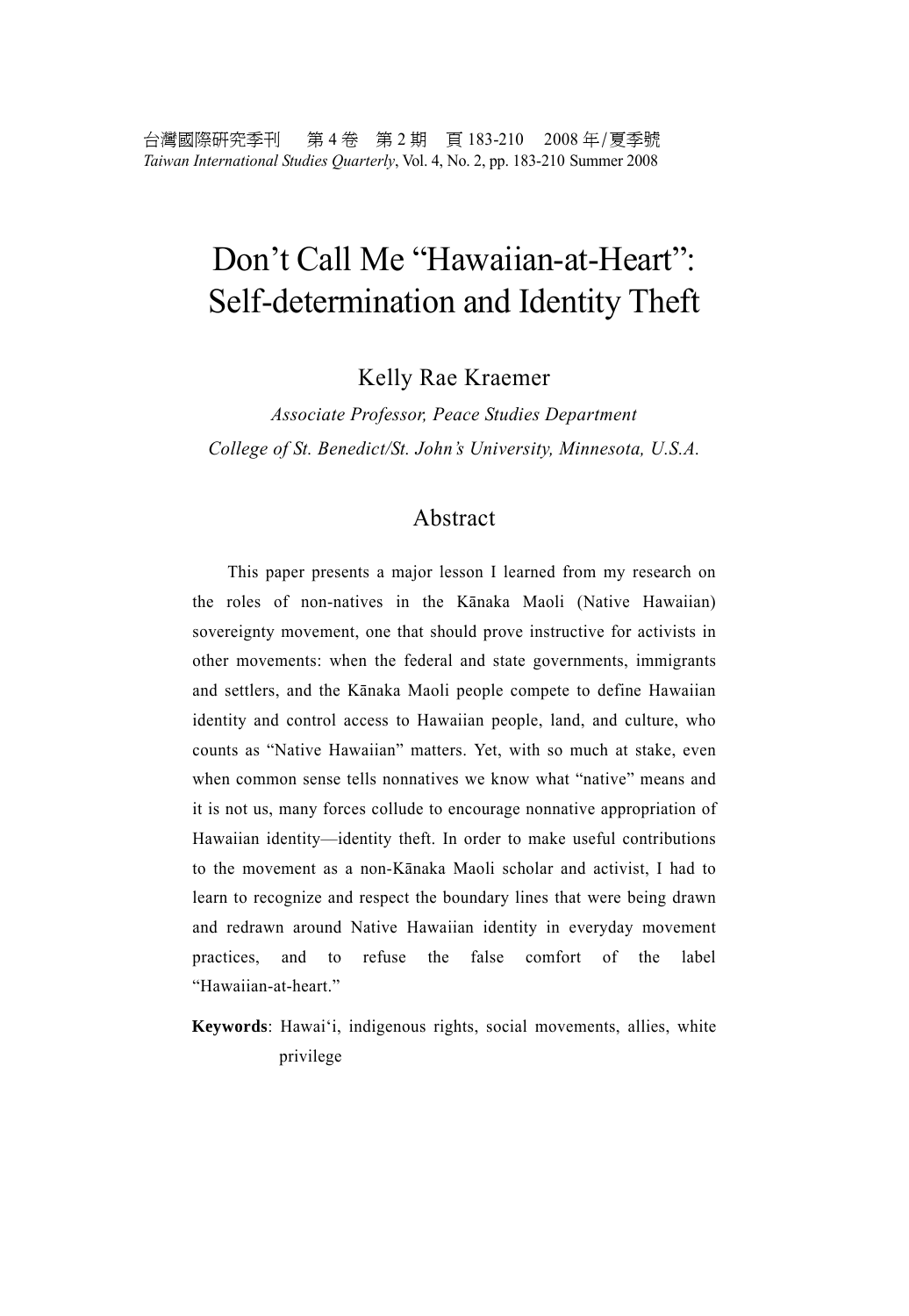In the summer of 1996, I attended meeting of Hawaiian sovereignty activists in Hilo, Hawai'i. With both Kānaka Maoli (Native Hawaiians) and non-Kānaka Maoli present, the group reached an initial consensus on participation: nonnatives were to serve as observers and resources, but would not participate in the discussion and decision-making process. However, when participants were asked to introduce themselves, most of the non-Kānaka Maoli avoided identifying themselves as "nonnative." Some named their home state in the U.S., while others claimed they "felt" Hawaiian or were "honorary Hawaiians." Kānaka Maoli participants I interviewed interpreted these claims as an attempt to appropriate their identity in order to gain power in the movement. Such behavior fits a larger pattern of colonial appropriation of Kānaka Maoli identity, a sort of collective identity theft, familiar to all island residents through the tourist industry's commercialization of "aloha spirit" and liberal conferral of the title "Hawaiian at heart" on all who pass through Waikīkī.

This story illustrates a major lesson I learned from my research: When the United States federal and state governments, immigrants and settlers, the Kānaka Maoli people, and their numerous sovereignty movement groups compete to define Native Hawaiian identity and control access to Native Hawaiian people, land, and culture, who counts as Native Hawaiian matters. With so much at stake, even when common sense tells us nonnatives we know what "native" means and it is not us, the promise of material reward, the psychological desire to belong and feel at home, and the privilege of membership in the dominant group collude to encourage nonnative appropriation of Native Hawaiian identity—identity theft.

As a researcher and activist trying to understand the roles non-Kānaka Maoli activists were playing in the movement, I had to learn to recognize the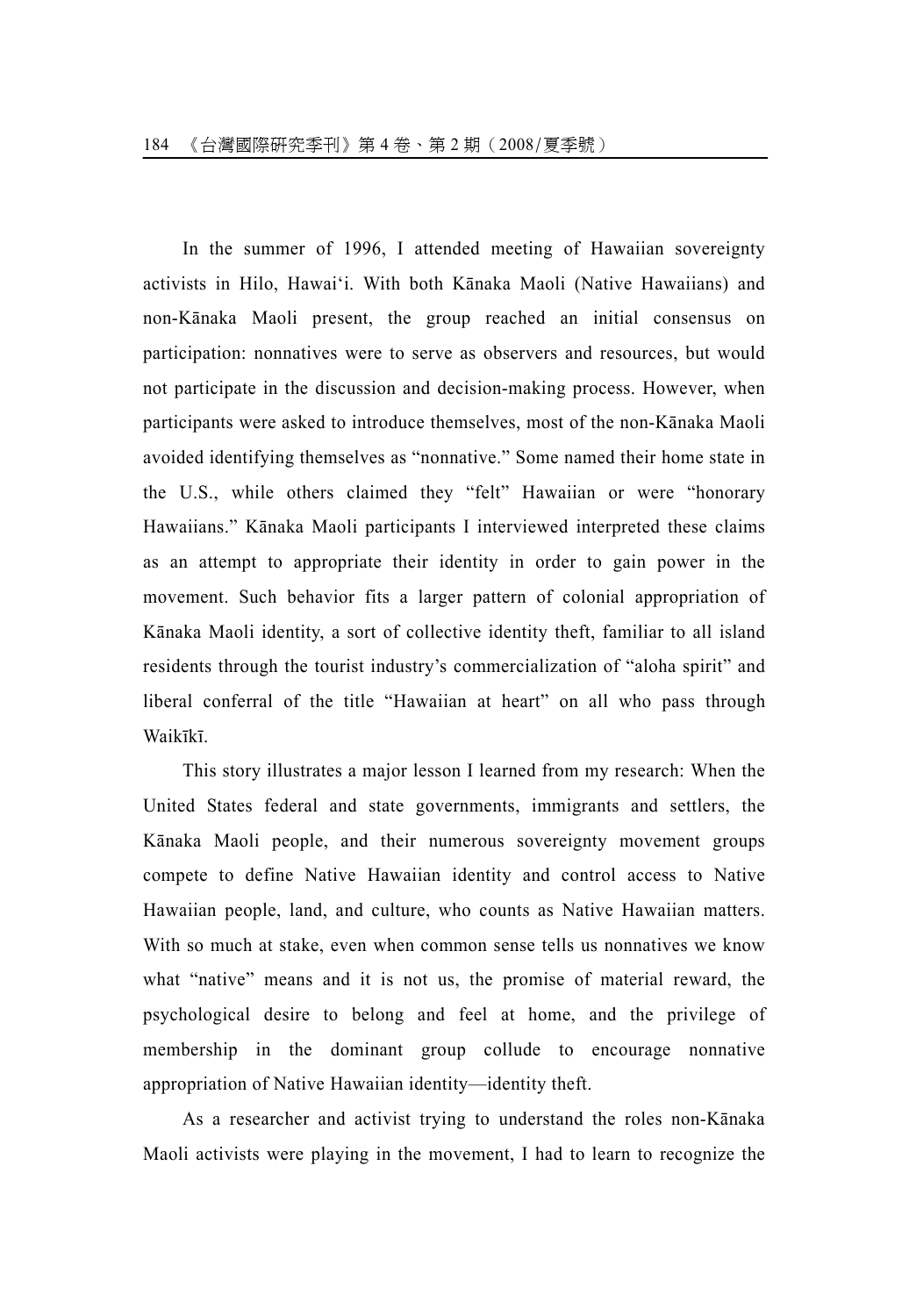boundary lines that were being drawn and redrawn around Native Hawaiian identity in everyday movement practices. Ultimately, my research led me to conclude that non-Kānaka Maoli, especially haole (white people), need to understand our relationship to Native Hawaiian identity as "other," and reject the privilege that permits identity theft. I learned that misappropriation of Hawaiian identity, mistakenly seen as a shortcut to welcome and inclusion in the sovereignty movement, actually guarantees frustration and exclusion. I advocate instead the simple and common-sense acceptance by nonnatives that Native Hawaiian identity is not ours.

## Background

I'm a middle class white woman from Pennsylvania, so it may seem rather strange to some readers to find me writing about Native Hawaiian identity. Given that my people had colonized the islands, stolen governance from their rightful owners, and redefined "Hawaiian" according to blood quantum to facilitate land theft, any and all writing about Hawaiian identity by haole authors is rightly suspect as yet another effort at colonial misappropriation. Nevertheless, in the course of my research and activism I did in fact learn a lot about Native Hawaiian identity. Some of the lessons came through listening and observing; others were learned the hard way, when I "forgot my place," as friends in the movement would say, and ended up crossing the sometimes mobile and often contested boundary between Hawaiian and non-Hawaiian identity in inappropriate ways.

I quickly discovered that ethnic identity played a central role in this movement, especially as it separated Kānaka Maoli activists, who are seeking the return of their lands and nation and are therefore central to the cause, from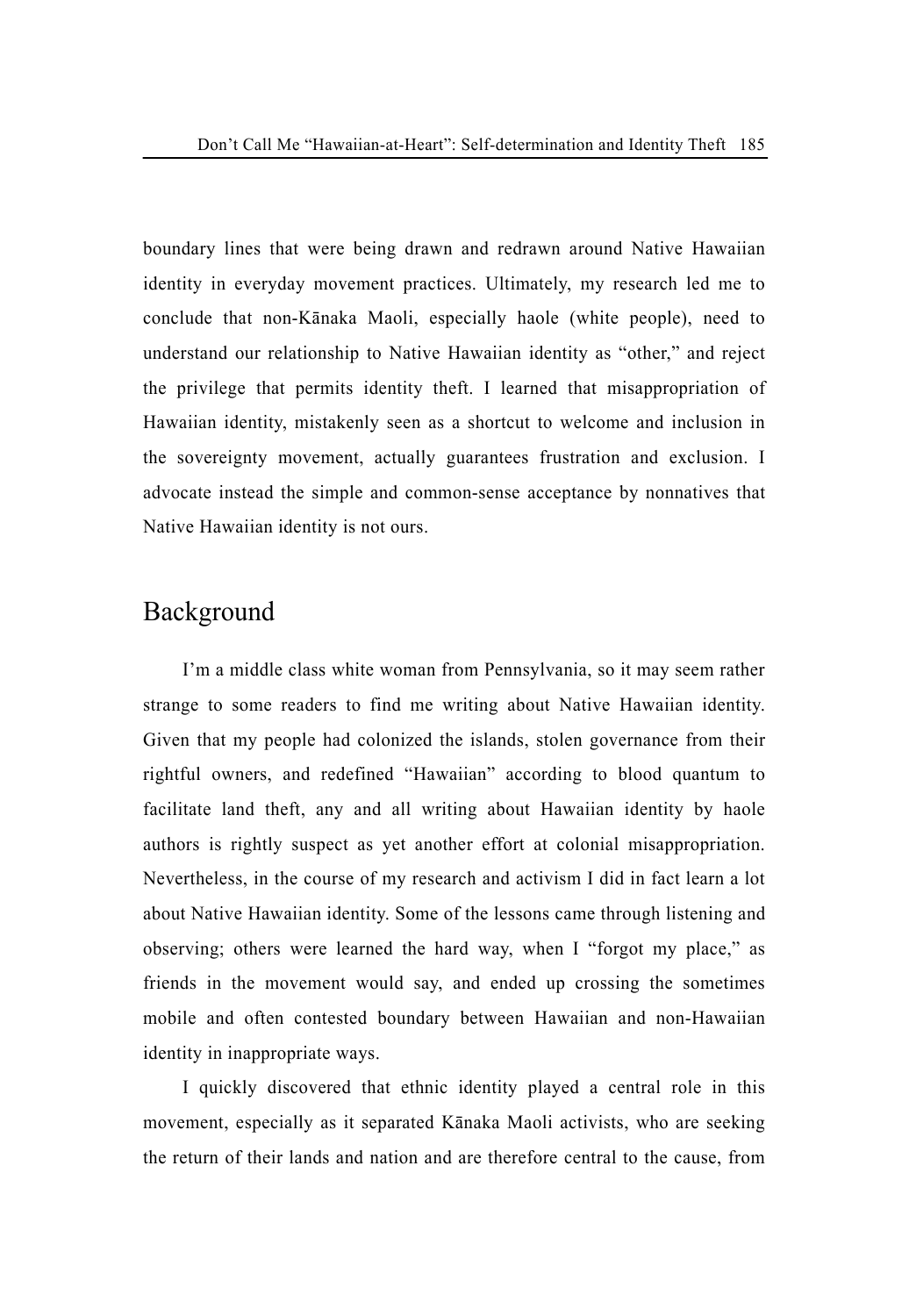their nonnative allies, who are usually asked to play supportive roles. Many friends and teachers, too numerous to name here, helped me come to know the native people of the islands, their culture and its protocols. They also helped me discover the ways in which my haole status would come to define my own role in the movement. In order to be welcome in the movement, I had to come to an understanding of what Native Hawaiian *is*, to help me figure out what haole is, which in turn would help me understand the politics of roles in the sovereignty movement and my own place therein.

Yet, as Jon Osorio has written, when it comes to defining or even just describing this identity from the outside, "even the best-intentioned nonnative scholars can tell us little beyond how they perceive us" (2001: 376). So I had to begin by listening to those with insiders knowledge of Native Hawaiian identity—Kānaka Maoli people themselves—and the many ways they told me who they are. What I write here certainly begins with "how I perceive them." I hope in the end it will also shed some light on why these perceptions sometimes matter.

## Who Is the "Self" in "Self-determination"?

In pursuing my study of the roles of non-Kānaka Maoli in the sovereignty movement, I read every piece of movement literature, both activist and academic, I could get my hands on. I conducted more than 50 hours of formal interviews with 32 movement activists, including 15 Native Hawaiians. And I wrote detailed field notes as a "participant-observer" covering a full year's worth of both formal movement events and informal conversations in which I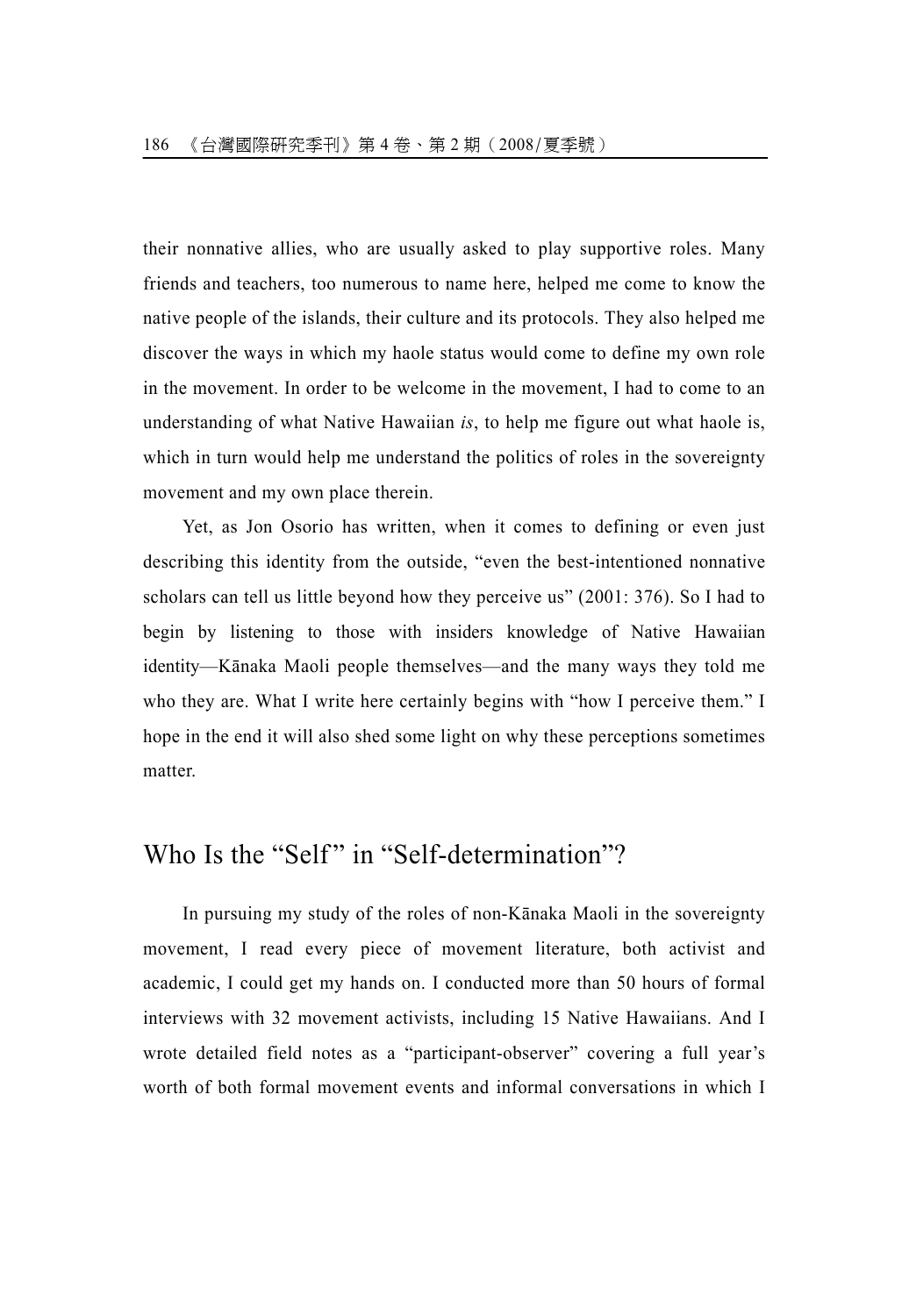took part.<sup>[1](#page-4-0)</sup> My research on and activism taught me that self-definition creates the foundation of self-determination for any indigenous movement.

One legacy of colonial conquest is that control over the definition of native peoples has been seized by outsiders, by others, by the colonizer's government (Trask, 1993: 53-54). Self-definition, reclaiming the power to determine who belongs to one's nation, is therefore a foundational act of resistance to colonialism, a key step on the road to decolonization. Sovereignty and independence movements, which are based on the self-determination of peoples, thus begin with this question: "Who is the 'self' in 'self-determination'?" Issues of identity are clearly at the heart of any such movement, and definitions of native identity are thus political as well as technical.

Feminist theorist Marilyn Frye offers an analysis of power and its relationship to naming practices that can help us understand the significance of self-identification in the sovereignty movement. Frye theorizes two "faces of power," access and definition. She writes first that "differences of power are always manifested in asymmetrical access" (1993: 95). For example, in Hawai'i the federal government controls the distribution of federal Hawaiian Homes lands, while Native Hawaiians die on the waiting list hoping to gain access (Faludi, 1991: A1). Access is the first face of power.

In addition, Frye tells us the powerful control definition, the second face (1993: 96). In the 1920 *Hawaiian Homes Commission Act* the United States Government defined "native Hawaiians" biologically by blood quantum, including only those with 50% or more indigenous blood (Kauanui, 1999: 123). *The Native Hawaiian Government Reorganization Act of 2007*, commonly known as the Akaka Bill, if passed, would institute a new federal definition:

 $\overline{a}$ 

<span id="page-4-0"></span><sup>1</sup> For more details on my research methodology, see Kraemer (2000).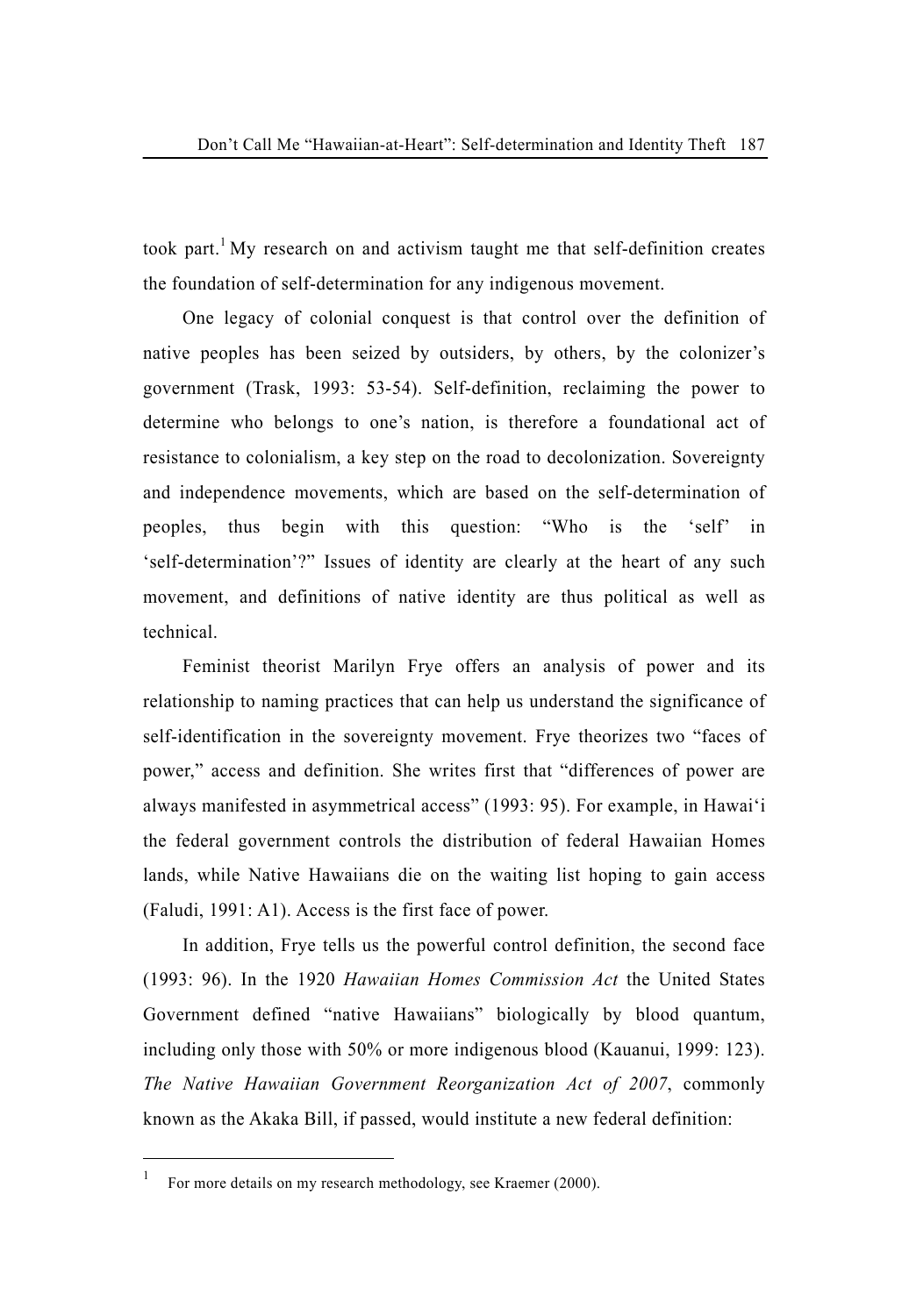…the term "Native Hawaiian" means—(i) an individual who is 1 of the indigenous, native people of Hawaii [sic] and who is a direct lineal descendant of the aboriginal, indigenous, native people who—(I) resided in the islands that now comprise the State of Hawaii on or before January 1, 1893; and (II) occupied and exercised sovereignty in the Hawaiian archipelago, including the area that now constitutes the State of Hawaii; or (ii) an individual who is 1 of the indigenous, native people of Hawaii [sic] and who was eligible in 1921 for the programs authorized by the *Hawaiian Homes Commission Act* (42 Stat. 108, chapter 42) or a direct lineal descendant of that individual (United States Senate, 2007).

This definition would remain in force until a Native Hawaiian government with its own definition of "Native Hawaiian" is recognized by the United States.

 This last provision appears to return the power of self-definition to Native Hawaiians; however, having controlled access to the creation of this governing entity by exercising the power to define its constituents, and retaining the power to give or deny "recognition" once it is established, the federal government actually maintains absolute power in this legislation to determine who is "Native Hawaiian." Although such government control over group identity is routinely deployed against indigenous peoples in the United States (Jaimes, 1992), nonnatives rarely encounter such state-defined identities.

Frye concludes that those seeking power over their own lives (women in her study, Native Hawaiians in this essay) must seek control of its two faces by "repatterning" access to themselves and their resources, enabling them to claim control over definitions of their group (1993: 97). This is why activists in the Kānaka Maoli sovereignty movement are so familiar with the question: "Who is the 'self' in 'self-determination'?" Reclaiming the right to define their own identity and rejecting federal definitions, Native Hawaiians are drawing new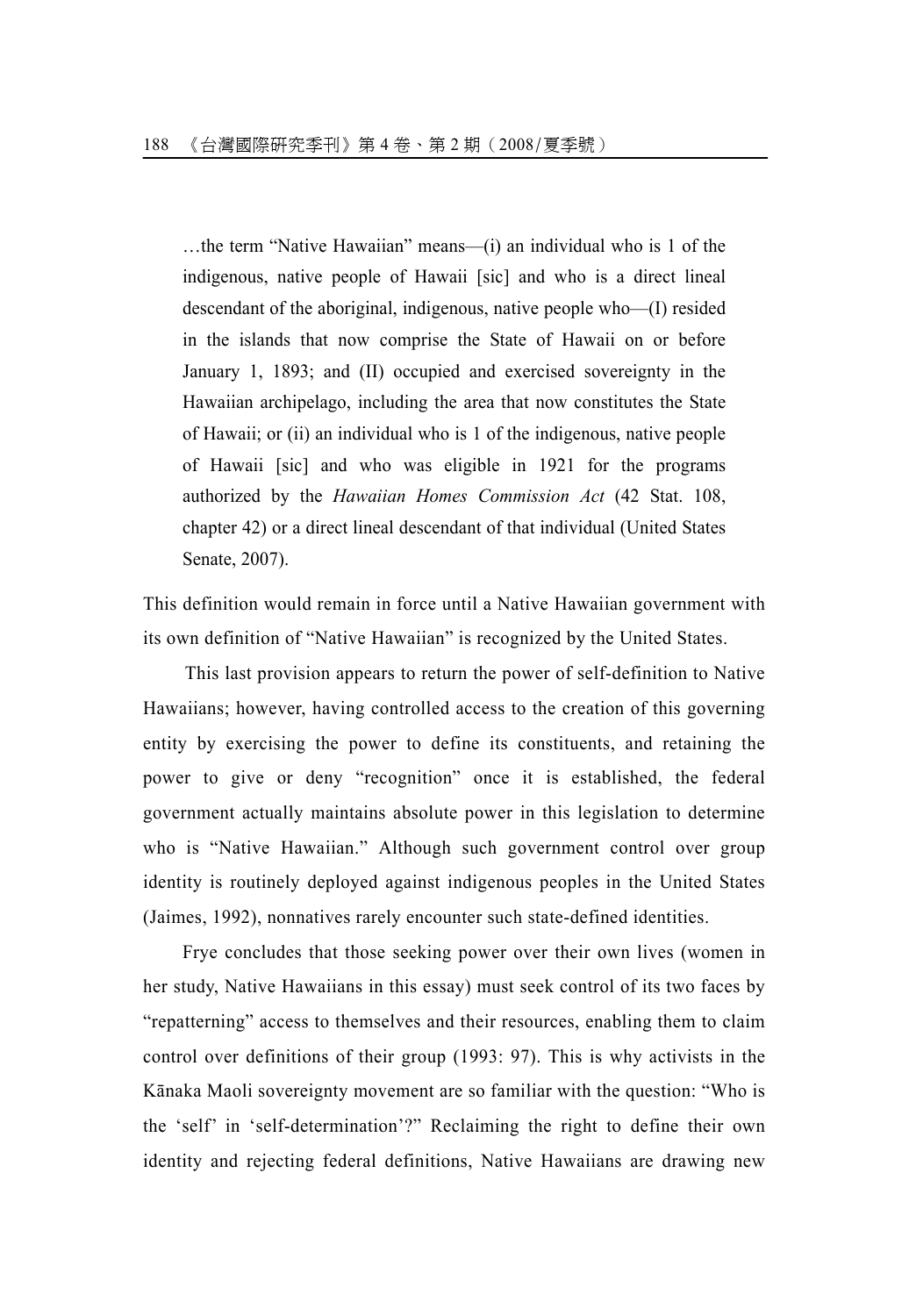boundaries to control access to their people, their nation, and their land.

#### Kānaka Maoli

A terrific illustration of this process in progress appear in Kekuni Blaisdell's 1989 article, "'Hawaiian' vs. 'Kānaka Maoli' as Metaphors." Reflecting on the variety of ways various powerholders such as government officials, haole scholars, and others define "Hawaiian" and "Native Hawaiian" in ways that assign this identity to virtually every island resident, he highlights abuses of this face of power. Early in the  $20<sup>th</sup>$  Century, the 50% "blood quantum" definition facilitated United States theft of Kānaka Maoli lands by drastically restricting the numbers of eligible Hawaiians. Later in the  $20<sup>th</sup>$ Century, a United States Secretary of Health succeeded in verbally erasing appalling Native health statistics invisible by counting all Hawai'i residents as "Hawaiian" at a time when the state as a whole had the best health ranking in the country. The power to define was thus deliberately employed to limit access to land and health services.

Blaisdell then asks a key question: "…[if] anyone in Hawai'i is or can be 'Hawaiian,' or even 'Native Hawaiian,' then *who* are *we* Hawaiians? Nobody?" (1989: 78). Certainly this linguistic erasure, which at first may appear to be trivial, merely a matter of semantics, could have devastating physical consequences for Native Hawaiians, who would lose access to much needed health care. Their survival, therefore, requires resistance.

To enact this resistance, Blaisdell claims the power of definition by reclaiming the name his ancestors used for themselves—Kānaka Maoli (1989: 79). While the term itself is sometimes contested within the movement (Silva, 2000: 10), the fundamental move to claim power by reappropriating the power of self-definition and choosing a traditional term for self-identification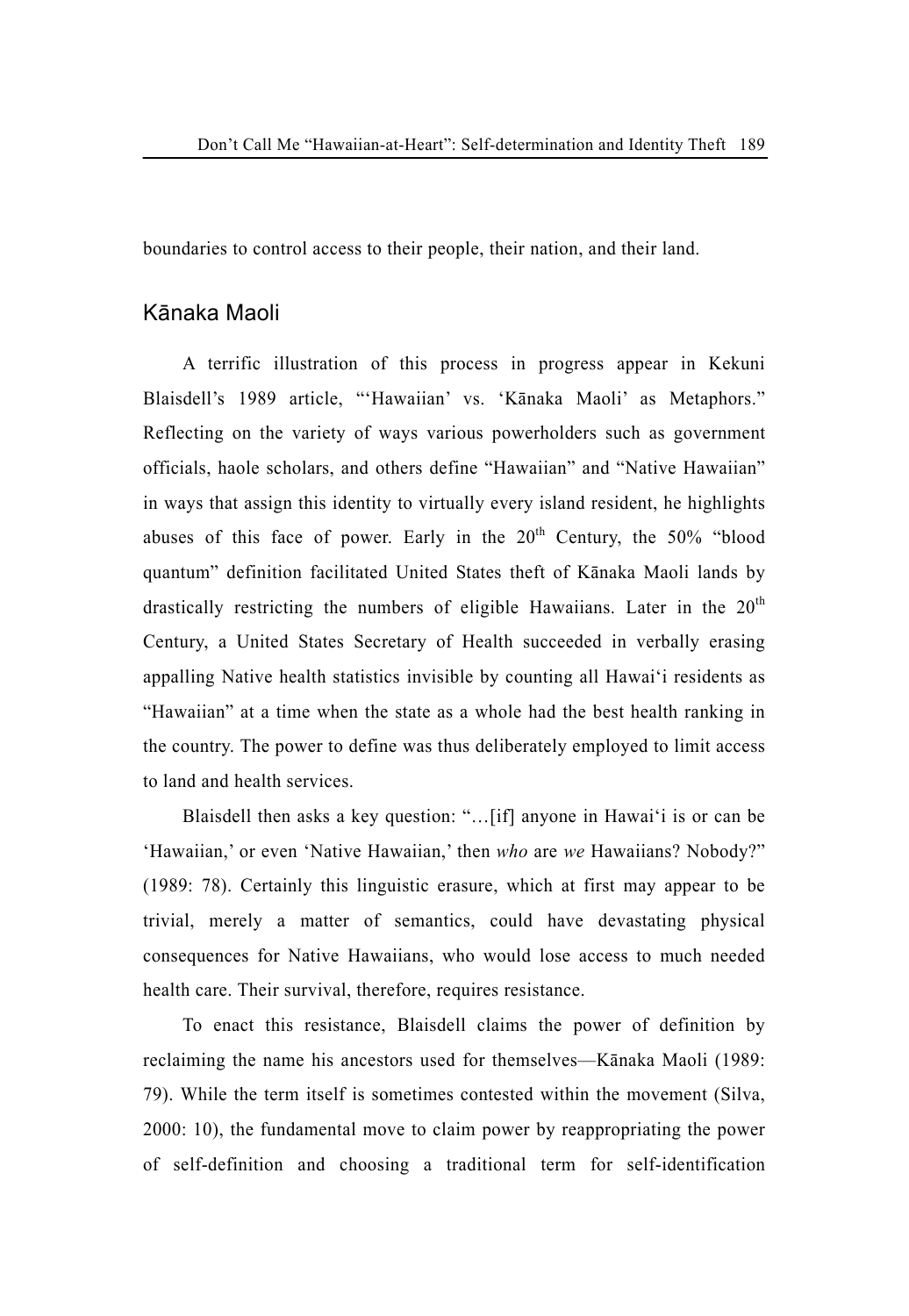embodies the act of self-determination. Claiming control over the definition of the group and its identity becomes the first stop to repatterning access to the people, their land, their language and culture.

#### Native Hawaiians

Blaisdell's strategy to reclaim Native Hawaiian identity as Kānaka Maoli identity has been adopted by many, but not all, sovereignty activists. In day-to-day movement practice, I found most often that the terms Kānaka Maoli and Native Hawaiian were used interchangeably, though some groups and individuals preferred one to the other.

Of course, no peoples ever speak with only one sole unified voice, but the meaning in practice of any term used for indigenous identity usually seems to involve a combination of two essential elements: self-identification by the individual *and*, importantly, recognition by the group. For instance, while attending a conference in Australia in 1996 I heard this definition of local natives: "An aborigine is anyone who identifies him or herself as an aborigine and is accepted as an aborigine by other aborigines." I also saw this in practice in Hawai'i, for example, at the meeting in Hilo described at the beginning of this essay, when nonnative claims to Kānaka Maoli identity were immediately challenged. There is an element of personal choice, but this factor by itself never serves as the sole determinant of group membership. The group in question must concur.

So, for example, Blaisdell rejects the claims of "…'wannabees'—those non-Hawaiians who claim to be 'Hawaiian-in-heart'" (1989: 78). While welcoming their support, he rejects their claims to Hawaiian identity, pointing out that they do not suffer the consequences of "anti-Hawaiianism." He goes on to argue the need for Kānaka Maoli leadership in reclaiming sovereignty,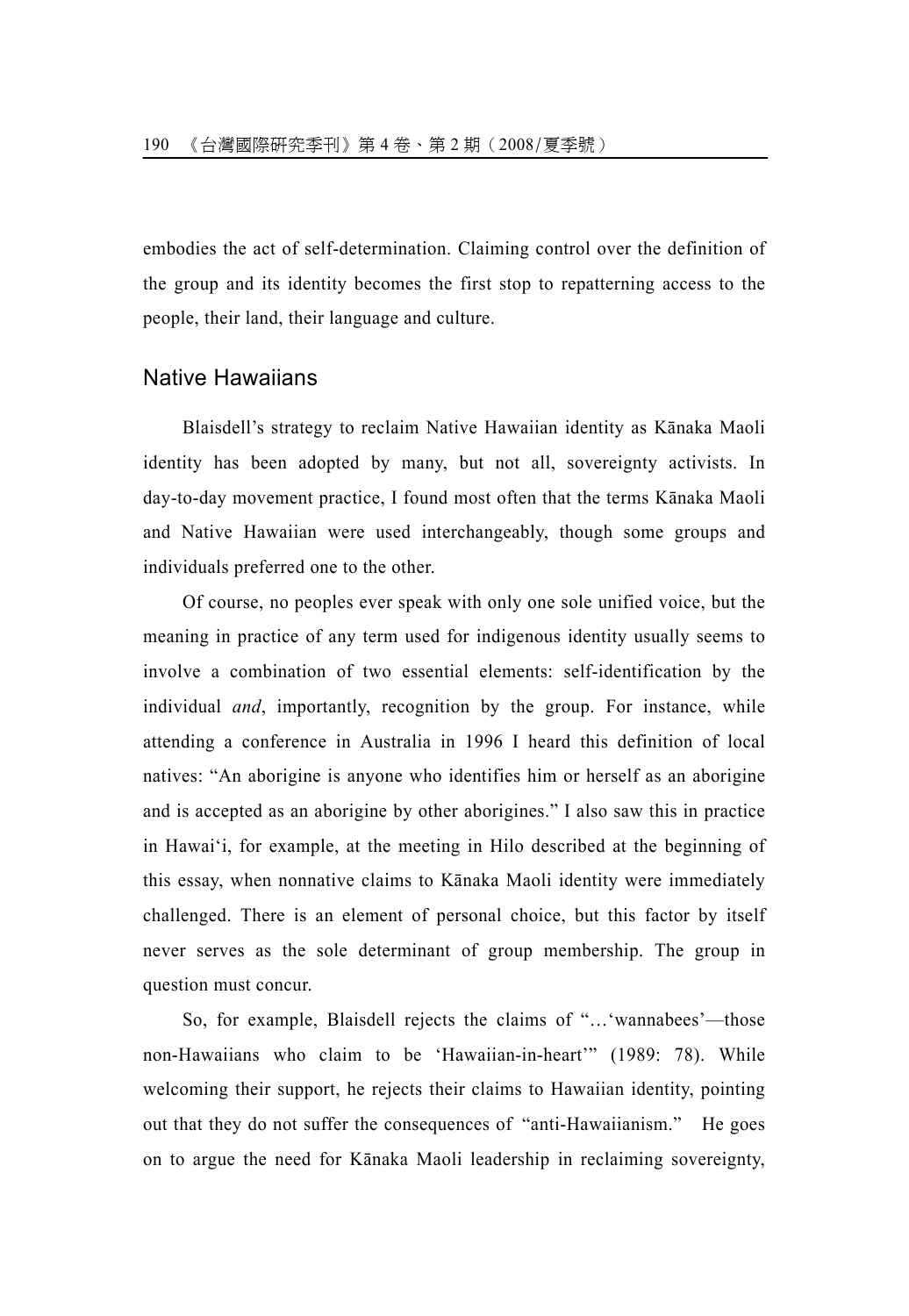beginning by reclaiming the power to define the identity itself. Given the numerous claims and entitlements at stake for indigenous peoples in identity debates today, this group control over the determination of who belongs is essential, as we shall see in the discussion of wannabes later in this essay.

Years of research, informed by my participation in the sovereignty movement and interviews with Native Hawaiian and non-Hawaiian activists, led me to conclude that in the sovereignty movement today "the indigenous, first people of Hawai'i are the Kānaka Maoli, the Native people. In general practice they define themselves as anyone descended from those who were in the islands prior to the arrival of Captain Cook in 1778" (Kraemer, 2000: 184). This approach to identity springs from tradition, tied to genealogy, ancestral and family connections that today help to define who is Native Hawaiian, and can be traced back through the generations to pre-colonial times. A nonnative may be added to the genealogy of a Hawaiian 'ohana (family) through marriage, but this does not change that person's group identity. Instead, Hawaiians are today defined by genealogy, by ancestry, by blood relationship to the people who inhabited the islands prior to Western contact (Osorio, 2001: 361).

#### Cultural Hawaiians

However, while this is the "generally agreed" definition of Native Hawaiian identity, and the one I found most commonly used within the sovereignty movement, I did encounter other definitions of what it means to be "Hawaiian." One competing interpretation, offering a broader conception of Hawaiian identity based on traditions of hospitality and inclusivity, is described by James Nakapa'ahu:

Culturally speaking, we don't define ourselves by blood … You have to look at the way people *live* before making a judgment … If you were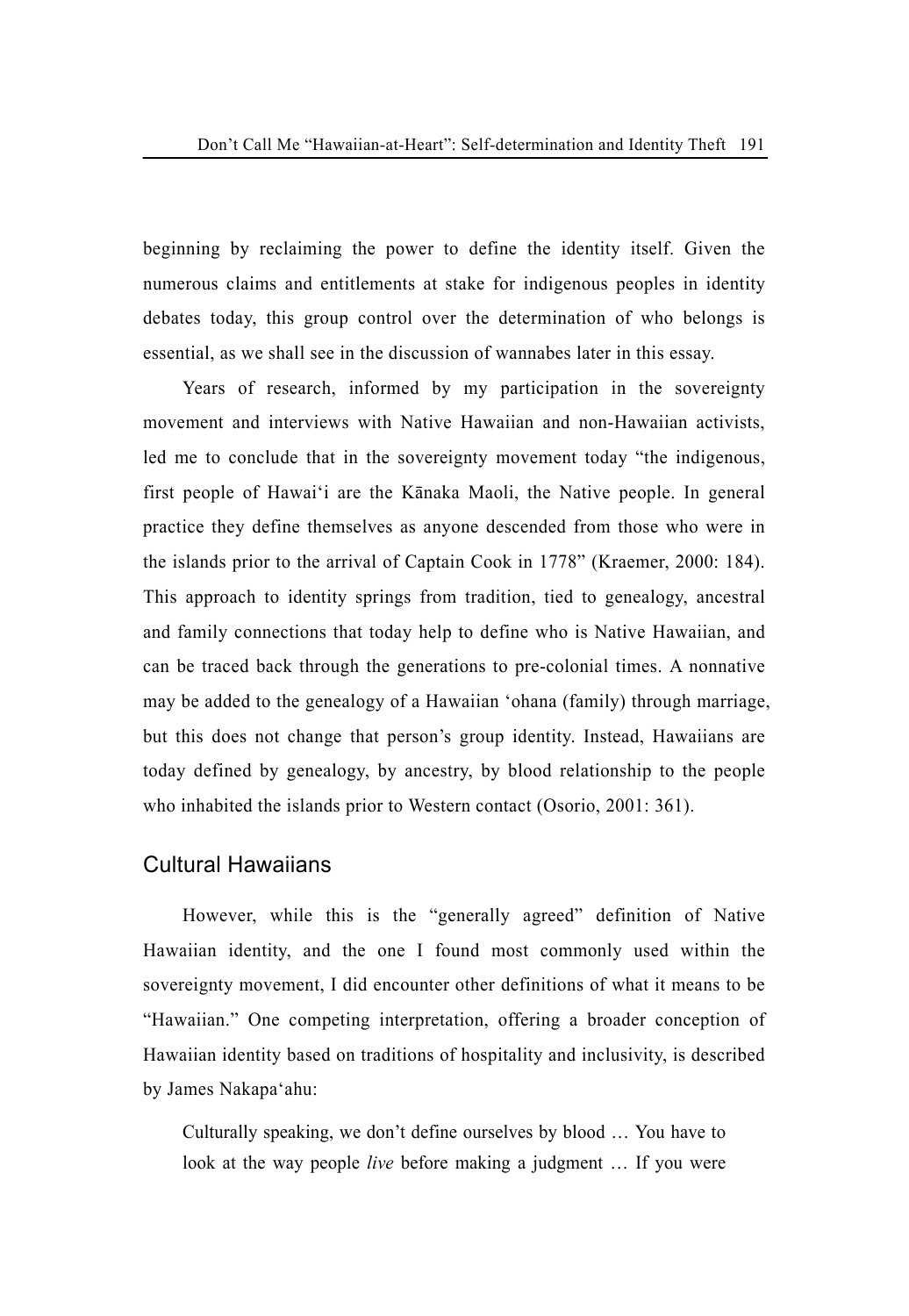born in this place and call this place home, you're Hawaiian—anybody. We have Hawaiians of German descent, Hawaiians of Filipino descent (Mast & Mast, 1996: 382).

For Nakapa'ahu, whose family includes step-brothers with no Hawaiian ancestry who are, nevertheless, his brothers, this cultural definition of Hawaiian identity is rooted in experience. His brothers identify as Hawaiian, "and we treat them as Hawaiian, as family" (Mast & Mast, 1996: 382).

In this case, at-home experience in the 'ohana provides evidence to support an inclusive definition of Hawaiian identity. Lynette Cruz likewise cites the inclusive practices of her family as the source of her commitment to this more inclusive sense of Hawaiian identity:

When people talk about Hawaiians being really inclusive in their culture, I absolutely believe it because I lived that with my mother and my grandmother … There are many people who support the movement who are not Hawaiian, not even a drop. I think it's because they have become culturally Hawaiian… (Mast & Mast, 1996: 382).

Yet even this more inclusive notion of who counts as Hawaiian is rooted in a strong sense of Native self-determination. Cruz asserts: "This is our life. This is how we live. If we bring you into our life, then you're in" (Mast & Mast, 1996: 382). Claiming an "*inherent* sovereignty… in my gut," experientially rooted in the practice of aloha 'āina, Cruz contrasts Hawaiian tradition with the dominant, exclusive system rooted in money and power, and asserts an inclusive, traditional alternative:

In building a new nation and a new community, there are not many people in the movement who look to exclude anybody. How are we going to do that? We married them all! We have been pushing for a change in the system so that we *all* can fit in (Mast & Mast, 1996: 383).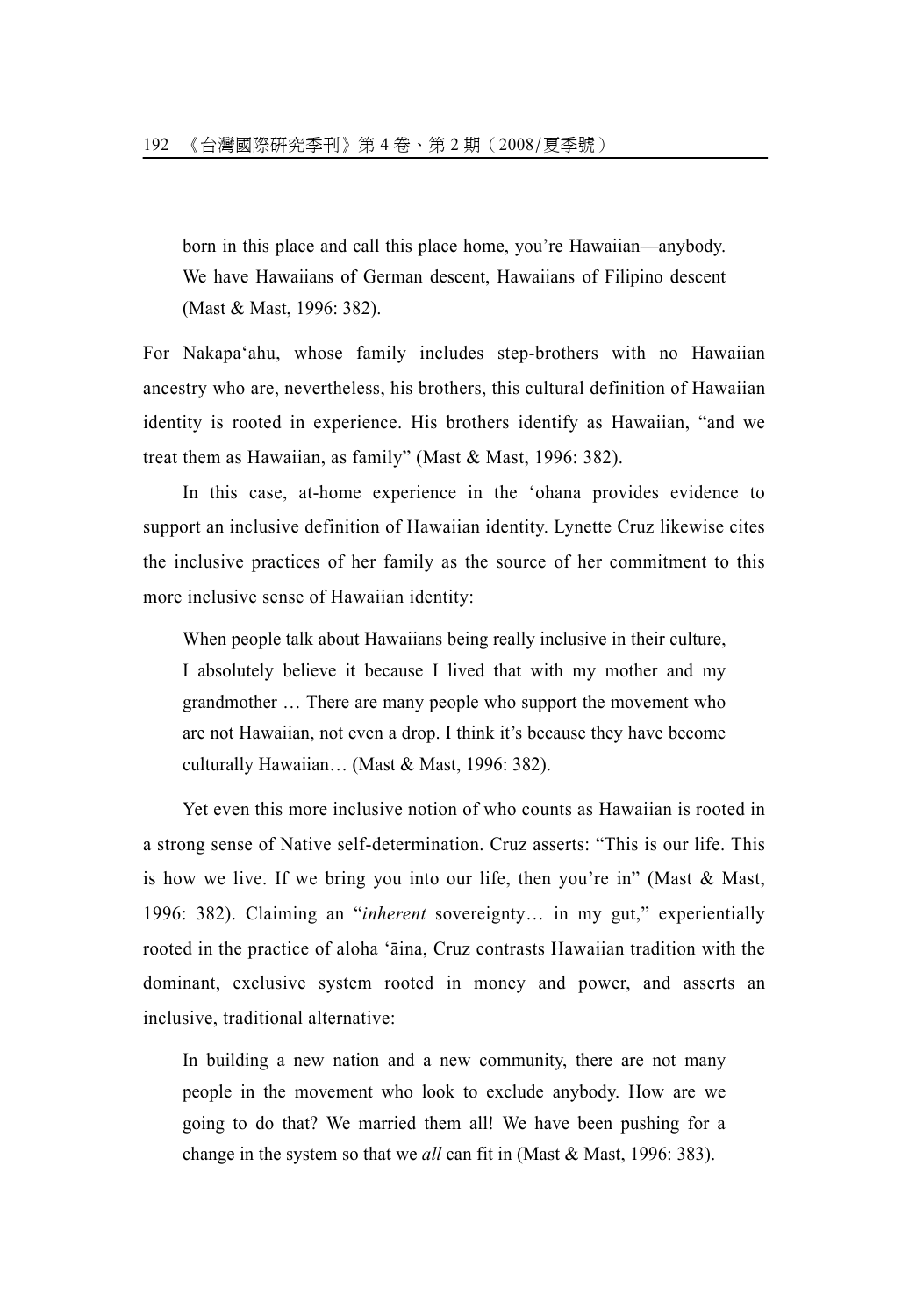Neither Cruz nor Nakapa'ahu use the word "native" when discussing cultural Hawaiians. The absence of the adjective opens the door for those without Hawaiian "blood," but also continues the assertion of native self-determination.

#### Hawaiian Nationals

 $\overline{a}$ 

Another complication related to the identity question in the sovereignty movement resides in the way definitions of identity must play a role in determining political status of individuals within the Hawaiian nation. Different sovereignty groups use different methods for defining political status.<sup>[2](#page-10-0)</sup> Some, like Ka Lāhui Hawai'i, use Native Hawaiian pre-contact ancestry as the determining factor, and grant full citizenship only to "Native Hawaiians and their descendants" (Ka Lāhui Hawai'i, 1993: 2). Non-Hawaiians may enroll as Honorary Citizens, with no voting power.

Others, such as Ka Pākaukau, combine the cultural conception with genealogy and ancestry, asserting the traditional Kānaka Maoli value of lōkahi, or unity with all humanity, while maintaining the indigenous right to leadership (Blaisdell, 1989: 79). They maintain Kānaka Maoli control while extending hospitality:

We speak as Kānaka Maoli, a people indigenous since time immemorial to our homeland, Ka Pae'āina … Our restored nation is for all, non-Kānaka Maoli as well as Kānaka Maoli, who share our two basic ancestral cultural values … reverence for our sacred environment … and compassion for all as our 'ohana, family (Blaisdell 1996: 1).

Here again, Native self-determination precedes the inclusion of nonnatives:

<span id="page-10-0"></span><sup>&</sup>lt;sup>2</sup> For a more complete discussion of status of non-Hawaiians in a future Hawaiian nation, see Anthony Castanha's "The Hawaiian Sovereignty Movement: Roles of and Impacts on Non-Hawaiians" at http://www.hookele.com/non-hawaiians/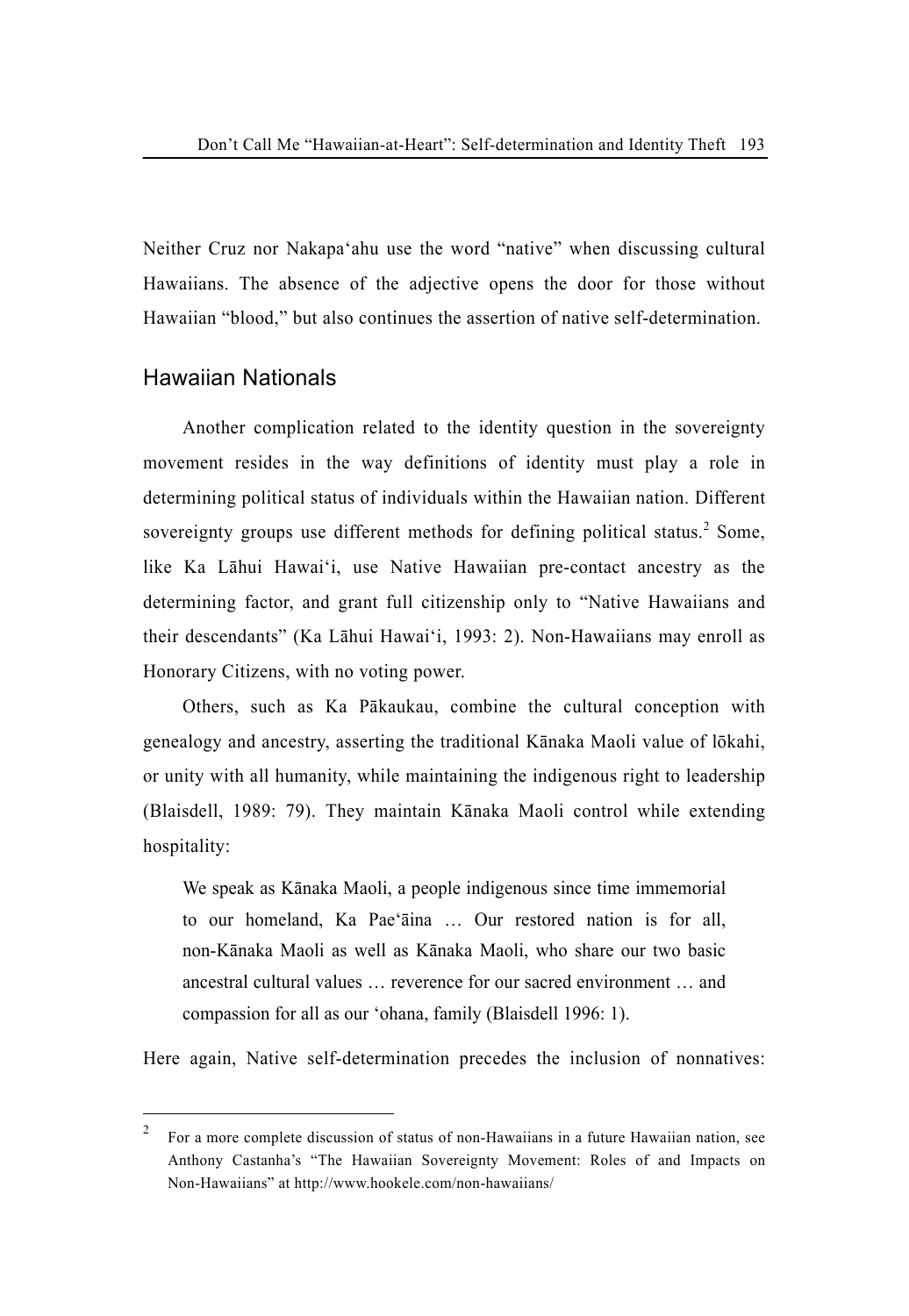"*our* restored nation is for all."

 Increased attention in recent years has focused on a more purely political, legally defined identification of citizenship for a category of people commonly referred to as "Hawaiian nationals." This identity has been most clearly articulated by Keanu Sai's Hawaiian Kingdom organizations as derived from kingdom law, with reference to United States and international law as well:

…the Hawaiian citizenry of today is comprised of descendants of Hawaiian subjects and those foreigners, excepting United States nationals, who were born in the territory of the Hawaiian Kingdom (Sai, n.d.).

Since Hawaiian subjects under Kingdom law included many nonnatives, their descendants today, with or without Native ancestry, qualify as subjects of the restored kingdom, or Hawaiian nationals in this model. Only United States Nationals are excluded, though the legislature would have the power to create alternative paths to citizenship, such as naturalization.

Another group, the Independent and Sovereign Nation-State of Hawai'i, more commonly known simply as the Nation of Hawai'i, offers this option by defining two types of citizens. Kānaka Maoli Nationals are descendants of the original inhabitants of the islands prior to 1778. Naturalized Citizens would "choose to become citizens of the Nation" through a legal process defined the nation's legislature (Nation of Hawai'i, 1995), and could become Hawaiian Nationals with full citizenship status, including voting rights.

Given all of this competing terminology emerging from the Kānaka Maoli community itself and the potential political and material consequences of being included or excluded from citizenship the nation, nonnatives can find it all too easy to blur the lines between political and social group identity. Suddenly Native Hawaiian identity becomes contestable and may appear to be readily accessible for nonnatives seeking to understand their place in the movement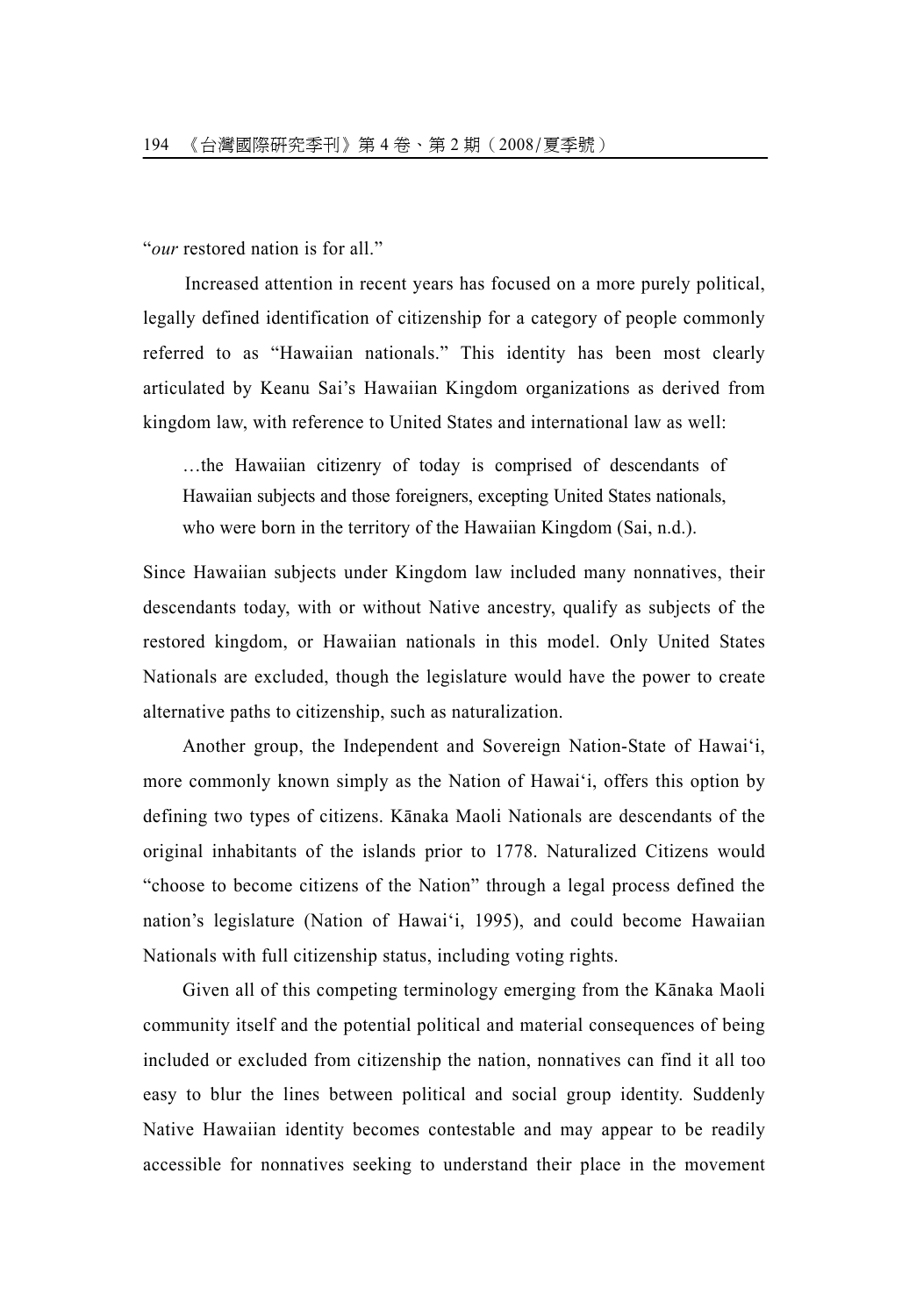and in the islands. Never Native Hawaiian, but sometimes culturally Hawaiian and/or potentially politically Hawaiian, it's a short step to the slippery slope of political and cultural identity theft.

## Identity Theft: Wannabes and "Hawaiians-at-Heart"

The federal government defines Native Hawaiians by blood quantum. Kānaka Maoli activists use a variety of competing terminology—Kānaka Maoli, Native Hawaiians, Cultural Hawaiians, and Hawaiian Nationals (or citizens or subjects). A history of betrayal by foreigners demands indigenous selfdetermination, while a tradition of inclusivity requires hospitality toward others.

In this context, we can return to the question with which this essay begins: why did the non-Kānaka Maoli I encountered at the meeting in Hilo (described at the start of the essay), who certainly knew they had no Kānaka Maoli ancestors, refuse to identify themselves as non-Kānaka Maoli or haole? If we apply Frye's theory of power to that situation, we can begin to understand their actions. At the Friday night meeting Kānaka Maoli activists repatterned access their group by limiting discussion and decision-making to Kānaka Maoli, defined as those having ancestors in the islands prior to 1778. One could argue then that those who resisted identifying themselves as "non-Kānaka Maoli" were resisting the drawing definition of identity boundaries that reallocated access to power; they were resisting a loss of power, trying to maintain their own access to a central place in the movement.

#### Wannabes

Members of a dominant group who want to hold on to power when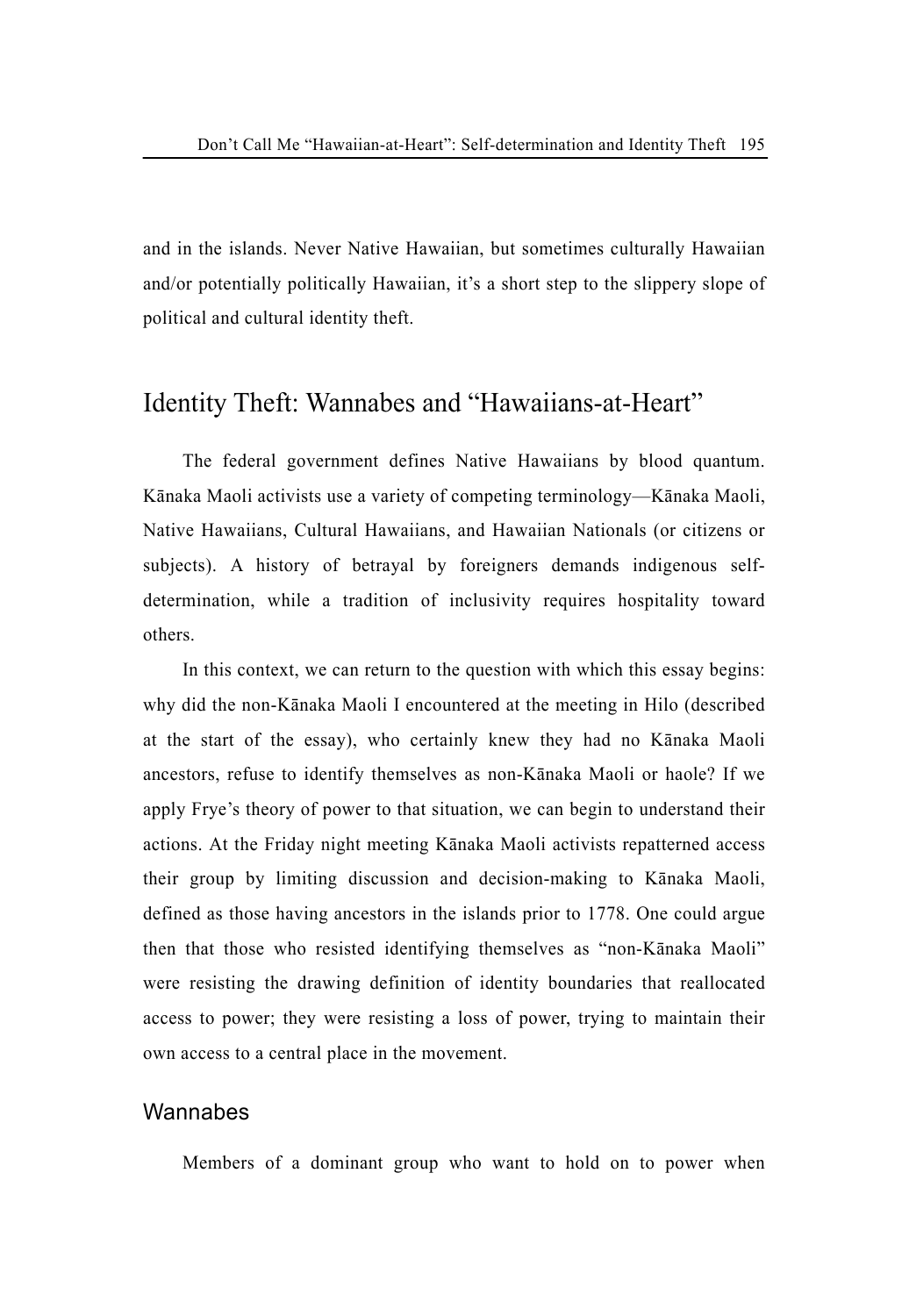members of an oppressed group are reclaiming self-determination often try to "pass" for members of the oppressed group. This is the problem of the "wannabe."<sup>[3](#page-13-0)</sup> Wannabes claim Kānaka Maoli identities for themselves; they try to pass for Hawaiian. They are called "wannabes" because they "wanna (want to) be Hawaiian."

A Hawaiian woman activist I interviewed identified two kinds of wannabes: (1) non-Kānaka Maoli who want to take on a whole new identity, and (2) non-Kānaka Maoli who "just want to belong because sovereignty is 'in.' And they want to be there on the cutting edge of history." According to this informant, Type One wannabes are "people who come and think it's a very superficial thing, that our cultural history is something that can be explained away, educated away, or simply adopted." As Kānaka Maoli reclaim the power of self-determination by reasserting control over their language, their culture, and government, Type One wannabes try to claim access to that same language, culture, and government by pretending to be Hawaiian. Blaisdell gave an example of this type in 1989, reporting "…at a recent community meeting, a *haole* woman identified herself as a 'Native Hawaiian' because she was born in Hawai'i, just as her mother was a Native Texan because she was born in Texas!" (1989: 78) Native Hawaiian identity, stripped of history and political context, becomes a matter of geographical trivia—one's birthplace determines one's identity.

Wannabes who are trying to pass for Hawaiian resist Native Hawaiian challenges to their identity claims. Another Kānaka Maoli woman I interviewed described a "Chinese/Haole" acquaintance as a wannabe. One day a friend

 $\overline{a}$ 

<span id="page-13-0"></span><sup>3</sup> Marilyn Frye does not discuss the problem of the "wannabe" in her article, perhaps because her focus is on separatism in the women's movement, which hasn't faced a problem of male allies who "wannabe" women.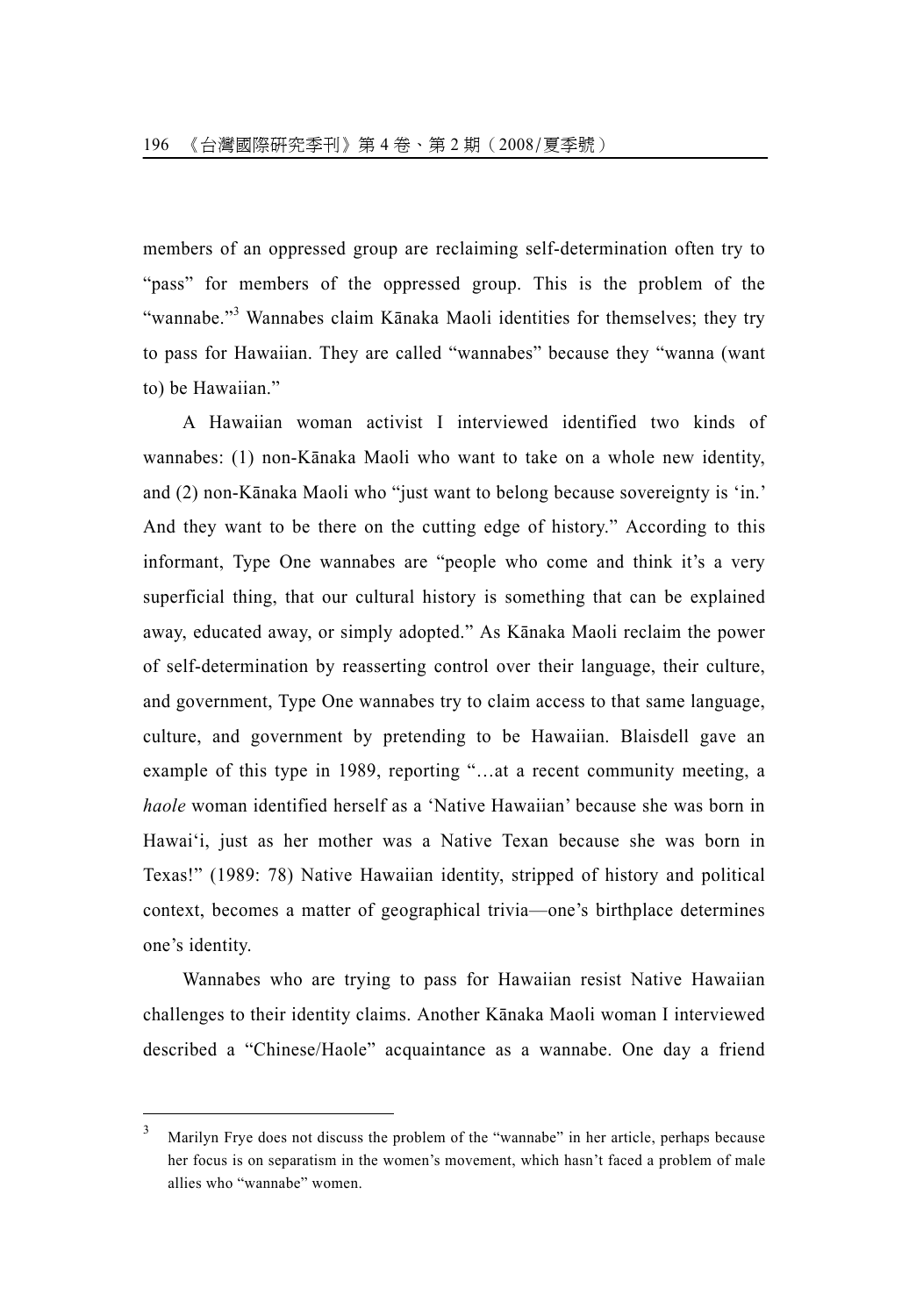introduced this person by saying "Oh, she looks Hawaiian, but she's not." She complained, asking "What did you tell him for? People think I'm Hawaiian." According to my interview subject: "That was really offensive to the Hawaiians. Just be proud of who you are. Why do you want to be us?"

She went on to suggest that the wannabe issue was a frequent problem with non-Kānaka Maoli people trying to work as allies for her particular sovereignty group. She noticed that these allies spent little time interacting among themselves:

That was the interesting thing is each of them was there because of wanting some affiliation with Hawaiians or having some affiliation with Hawaiians. But they have no affiliation with each other ... they just want to be with us.

After hearing this story, I began to monitor my own behavior and noticed I, too, sometimes followed this pattern, which became easier to monitor and try to change as some of my Kānaka Maoli colleagues began to send new haole allies to me to learn what I had been learning. I noticed that these would-be allies often had little interest in talking to me, because I was not Kānaka Maoli and therefore not at the center of power in the movement.

Two of the non-Hawaiian allies I interviewed would be classified as wannabes by many of my Hawaiian interviewees. A local Japanese man mentioned an event he went to and said "I stood the vigil with the rest of the Hawaiians all night, like all the other good Hawaiians." When I asked about his ancestry, he did not claim any indigenous, pre-contact ancestors.

An older woman, identified as "haole" to me by several Kānaka Maoli friends, but not self-identified as such, told me she had been raised in a Hawaiian neighborhood, and used the words "we" or "our" three times when referring to Hawaiians and Hawaiian culture. When asked about her ancestry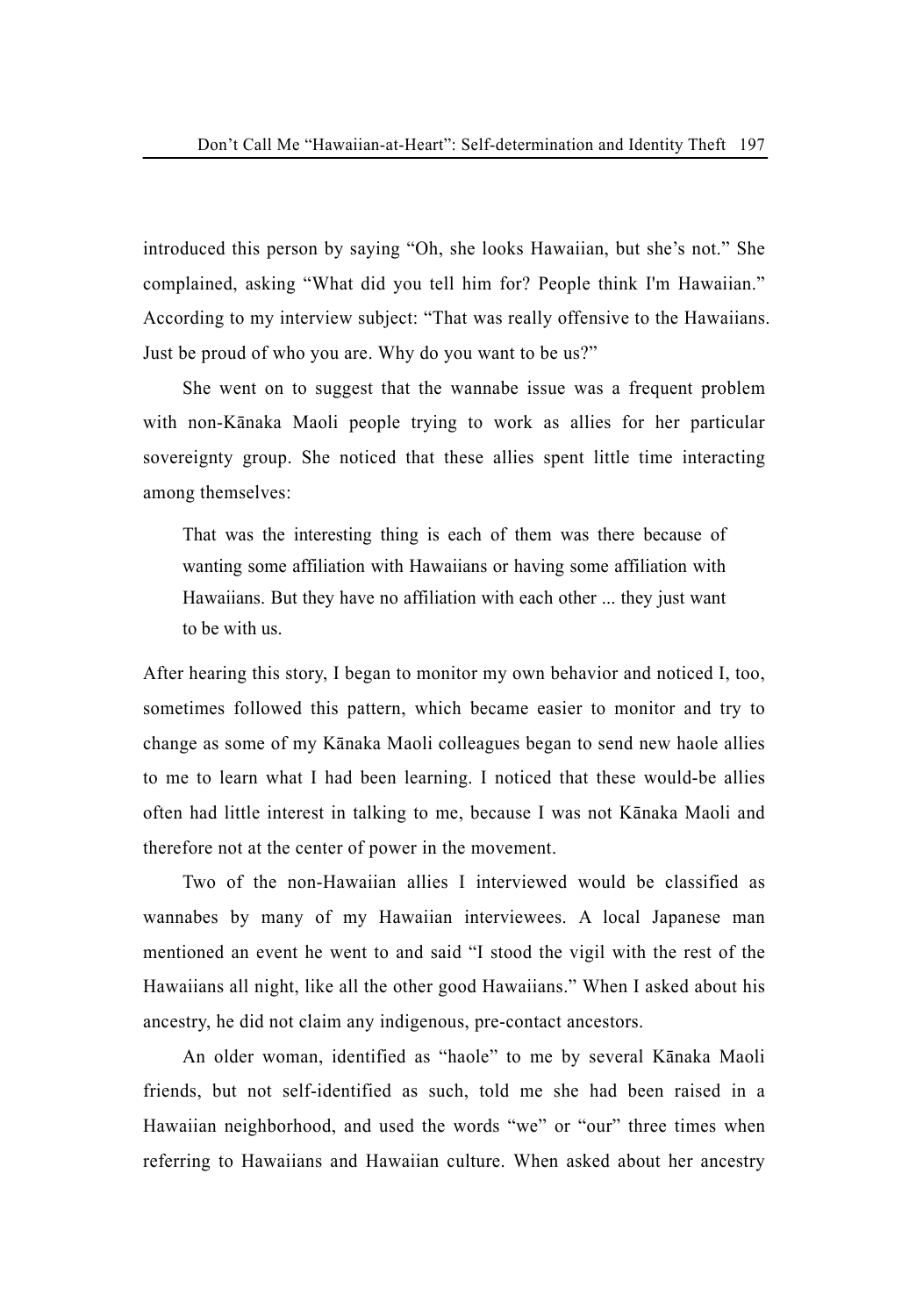she named the countries of origin of some European ancestors, and then said she might be Hawaiian. She expressed some uncertainty due to not knowing part of her family history and "because of the Hawaiian streak in me," which she left undefined.

Not knowing the details of her heritage myself, I hesitated to question her self-identification as possibly Hawaiian. Yet at the same time, experience in the movement suggested to me that many Kānaka Maoli activists would challenge her to prove her ancestry before using the first person plural. As a Native Hawaiian college professor once told me:

This is offensive to Hawaiians ... You want to be supportive, then don't ever say "we" and include yourself when you're talking about Hawaiian people: "We Hawaiians believe in this" or "Our Hawaiian ancestors believed that." What are their ancestors, you know what I mean?

When non-Hawaiians try to pass for Hawaiian, she told me, it's "a theft of who you are. It's an outsider trying to steal our mana (spiritual power) and tell us what to do." Other Hawaiians have also told me they find this sort of wannabe attitude insulting, annoying, and a drain on their time and energy.

At the Hilo gathering described above, a woman who said she "thought" she was Hawaiian was challenged to name her ancestors and could not. A woman who identified herself as "an Honorary Hawaiian with Ka Lāhui" found herself immediately corrected by a member of that group and informed that she was an Honorary Citizen, not an "Honorary Hawaiian." Here again, we see Kānaka Maoli claiming the power to define their own group. These identity contests are repeated over and over again at meetings, retreats, and rallies, and in my experience do indeed consume a great deal of time and energy.

The second type of wannabe, trying to do the "in" thing and make history, tends not to last very long in the movement. A young Kānaka Maoli man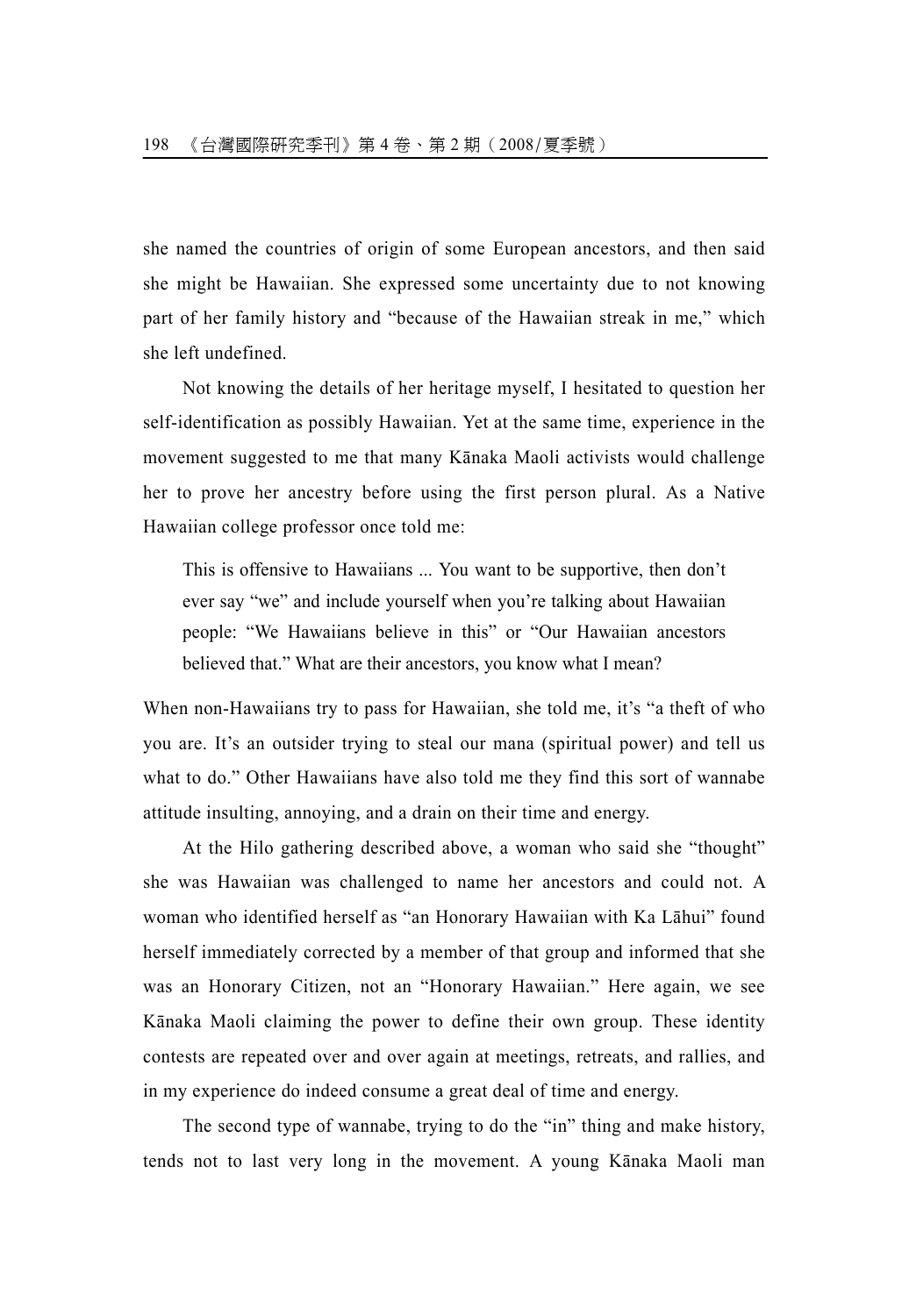described Type Two wannabes he has seen as people who "want to have the soul or whatever without going through the bullshit," and said "they get iced out" quickly. He pointed out that they often act defensively, wanting to distance themselves from racism by disowning their racial identity, rather than by doing proactive anti-racist work. This type tends to vanish quickly upon learning that joining the sovereignty movement will not turn them into instant Hawaiians.

Another informant told me what Type Twos really want is "to be loved by Hawaiians. They don't want to be bad haoles or bad foreigners or bad whatever." She said this type is easy to spot, because they try to work out their identity problems at meetings:

They've got a psychological disability that they're trying to work through in the meetings. And you can always tell them because they have a certain sort of talkativeness. They talk too much. Whereas real people ... they listen very carefully and they way "Here's a little contribution." And pau [finished]. But these other kinds they sit there and they start telling me their life story ... and how they love Hawaiians.

At the Hilo meeting I found myself challenged by two older Kānaka Maoli women who, upon learning some of my personal history, wanted to know why I was at their meeting in Hawai'i instead of back in the United States supporting my own people in their struggles with the government. My response was weak at best, as I tried to explain how "my people" are generally satisfied with our government, and how, since I objected to my government's treatment of their people, I came to the meeting to help. I had the typical wannabe reaction and sought to justify my presence. So I limped through my argument, knowing that words were inadequate and my actions would eventually have to speak for me.

Haunani-Kay Trask has also analyzed the Type Two wannabe in her well-known book *From a Native Daughter*: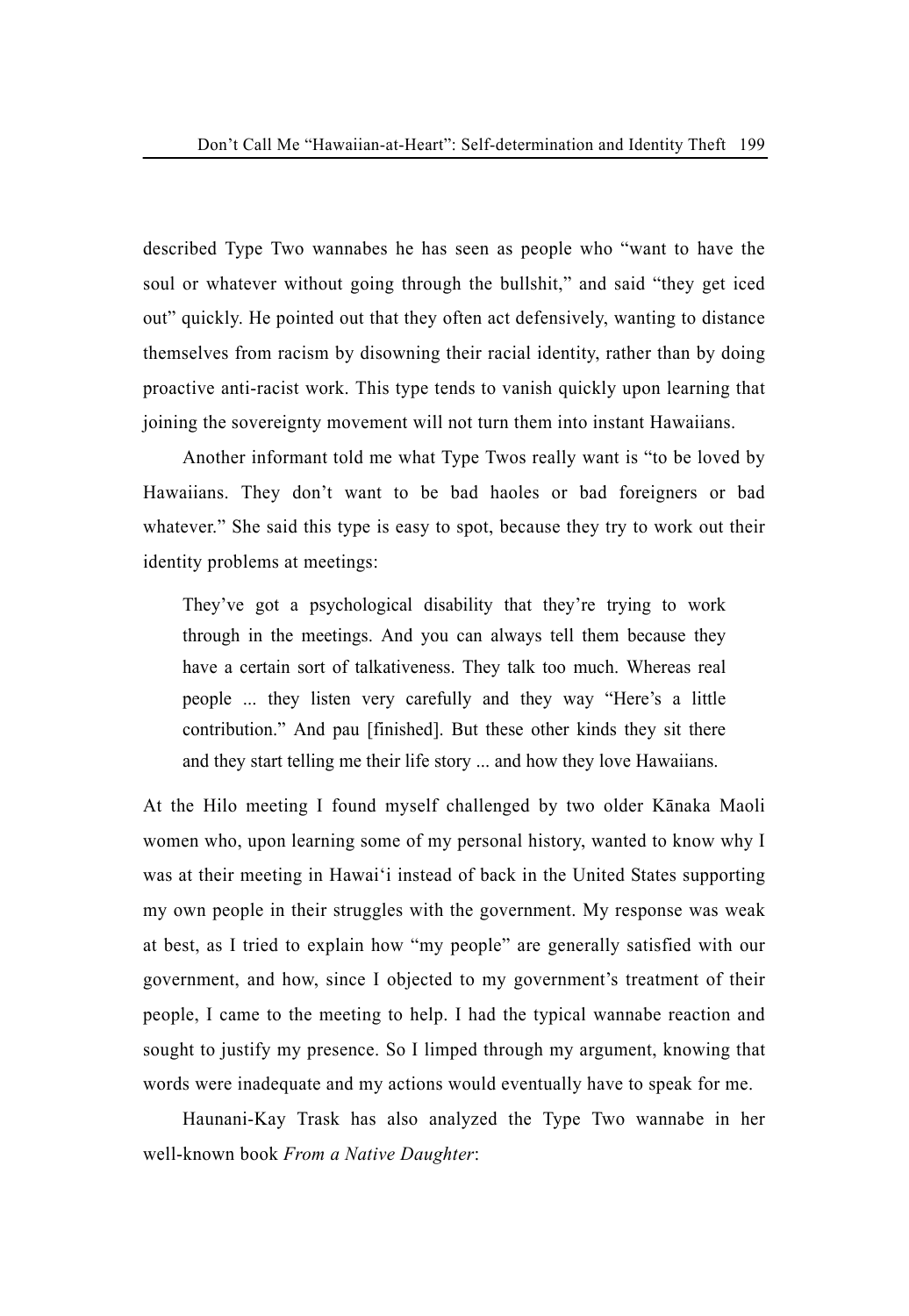In general, Hawaiians need to be wary of "wannabe" *haole*, i.e., those *haole* who want to be Hawaiian because they can't stomach being identified as *haole*. Wannabes, like other aggressors, usually still want control (1993: 250).

Trask lists non-Hawaiian takeover of Hawaiian groups and leadership as one of the most damaging wannabe behaviors, because it leaves Hawaiian practices and Hawaiian leaders marginalized in their own movement. Eventually, she argues, the result is that the Native Hawaiians leave the group (1993: 251).

#### Hawaiians-at-heart

A variation on the wannabe is the "Hawaiian at heart," a label used by the tourist industry and others to give nonnatives uncritical access to all things native, including Native Hawaiian identity. In this case, nonnatives do not try to "pass" for Hawaiian; rather they barge their way into Native Hawaiian identity by changing its definition. David J. Baker describes the Hawaiian-at-heart as "Hawaiian by affinity, if not by lineage. You have adopted the ethos of the islands—aloha, generosity, conviviality—and this is what makes you quintessentially Hawaiian" (1997: 655). He points out that this opportunity to choose to be Hawaiian holds great appeal for nonnatives in an era when Kānaka Maoli sovereignty claims raise fears of "racial disharmony" (1997: 656). Erase race; erase disharmony. And we're all one big, happy family.

Though Baker refers to the Hawaiian-at-heart approach as a form of "aracism" (1997: 657), comforting for the haole, if dangerous for the Kānaka Maoli, I would argue that it is in fact a racist attitude. A Kānaka Maoli friend quickly deconstructed the racism at the core of the "Hawaiian-at-heart" concept for me in 1997:

So do people go up to you and be like, "Oh, you know, I really can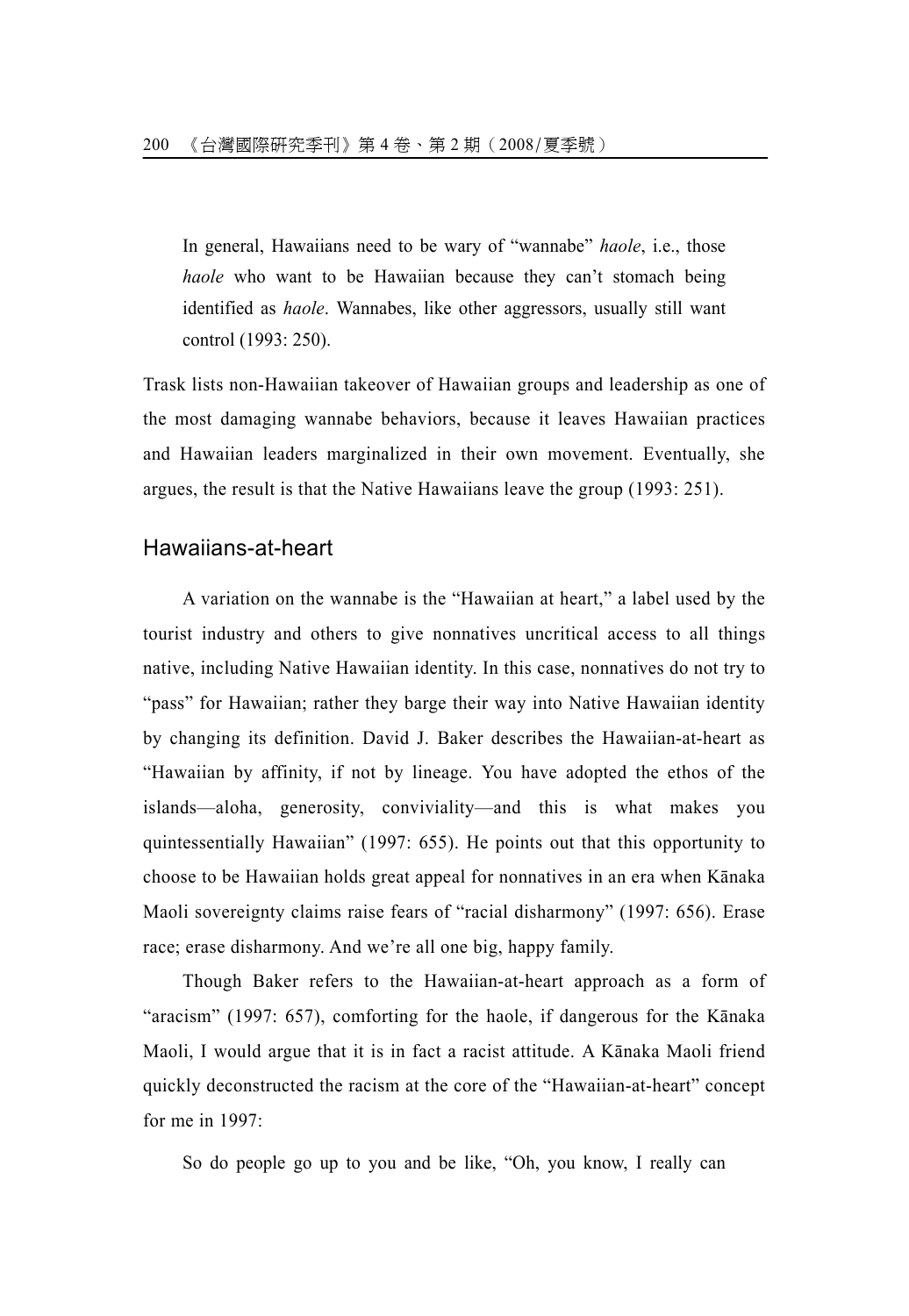empathize with you. I'm really a rich banker at heart. I'm really a haole corporate lawyer at heart. I'm really German at heart?" Basically what that's saying is that we have no intelligence, that we have no true understanding, all we have is our emotions. And so what you're saying is that you have the emotion, but you have the intellect, too, that comes from your haole ancestors. Basically you're saying "I'm better than you." So that's an insult.

Nonnatives may remain oblivious to the racism inherent in the concept, because on the surface it appears to be a complement, suggesting "I want to be like you." However, if anyone can be "Hawaiian at heart," Native Hawaiian identity loses its significance in the islands, and Native Hawaiians have no special claim to land or to self-determination.

 Baker argues that "it is precisely because these claims for nongenetic Hawaiianness can be made, and are sometimes even accepted, that sovereignty leaders must be so vehement in their denunciation of them" (1997: 656). My interviewee pointed out that some Native Hawaiians will themselves identify some non-Hawaiians as "Hawaiian at heart," but she finds this practice more acceptable because "that's a way of including you." Small wonder, then, that many nonnatives cling to this form of inclusion. Who would reject such hospitality?

On the other hand, non-Kānaka Maoli attempts to claim this identity on their own raise the question "Where is your heart? Why have you lost it?" Kahu Charles Kauluwehi Maxwell (2002) has illustrated the significance of this problem as a challenge to Native Hawaiian identity today:

Our culture is being used by everyone in the world … It is now the "in" thing to use a Hawaiian word because it is "exotic." What is even more comical but sad is that there are those who move here because they "feel" this is their homeland, while those whose homeland this really is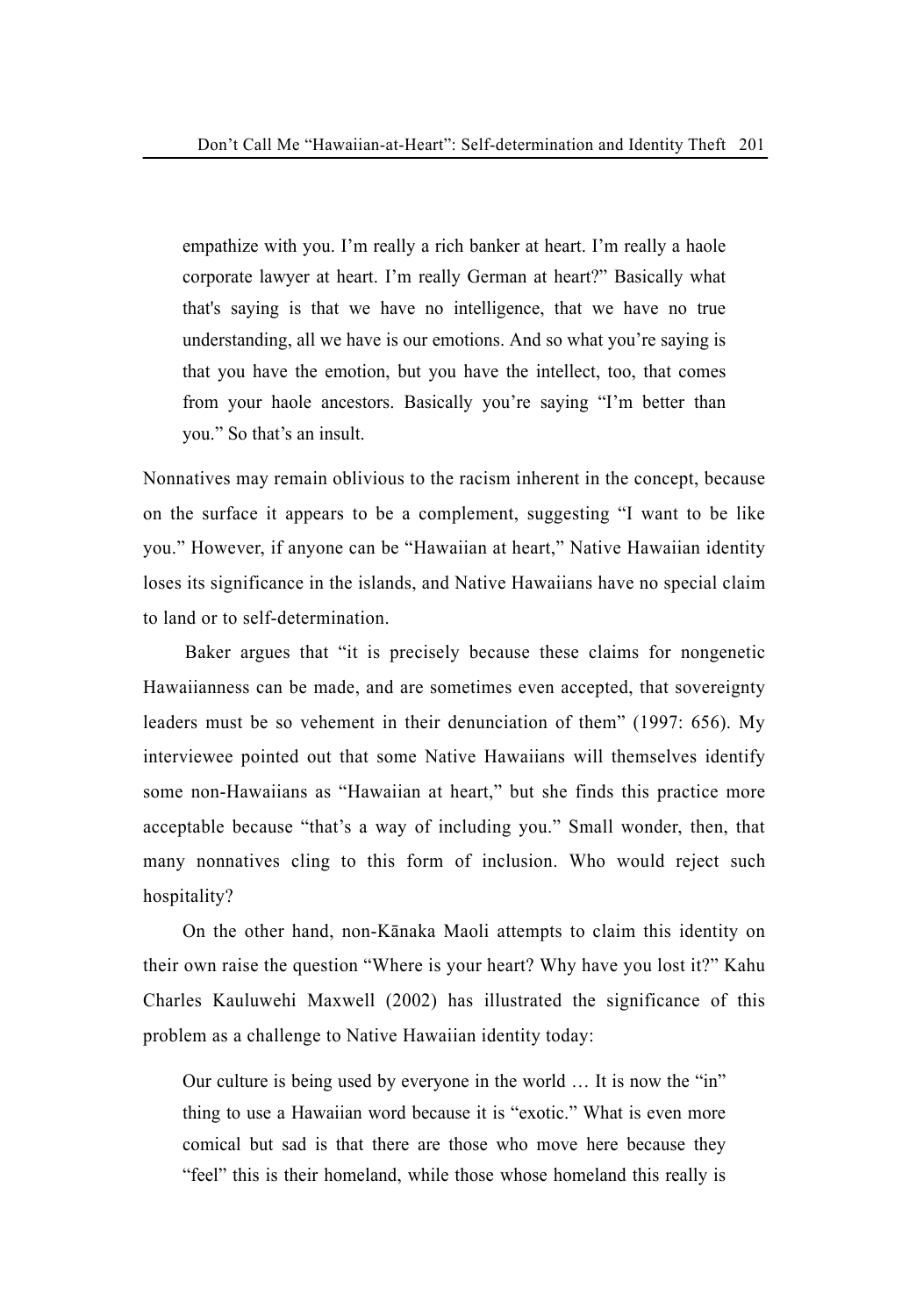move to the Mainland to provide better for their families. For shame! If anyone can feel Hawaiian, or be "Hawaiian at heart," where does this leave us as true Hawaiians, as Kānaka Maoli?

The professor I mentioned earlier summarized the heart of the matter when I spoke to her:

I guess for those of us working in the sovereignty movement it's always that when we meet a nonnative who wants to be supportive we kind of hold our breath and hope that this isn't going to be another burden to us or another idiot who thinks they want to be Hawaiian ... We all should celebrate our own history. We all have ancestors. We should celebrate who they are.

#### Don't Call Me Hawaiian-at-Heart

It's hard, though, to celebrate one's ancestors after coming to know them as oppressors, colonizers, settlers, and racists. Who wants to celebrate a legacy of colonial conquest? I certainly went through my own period of denial. When enrolled in a course on colonialism and colonization, I found myself absolutely unable to understand the usage and meaning of the terms "colonizer" and "colonized." Students in the class routinely applied the theoretical material we read to Hawaiian history and contemporary politics. In the course of class discussion, as I dimly began to recognize that I might be a "colonizer" in Hawai'i, I tried to rationalize my way out of this distressing identity by asserting that missionary wives in  $18<sup>th</sup>$  century were "colonized, too," because they were oppressed by their sexist husbands.

When a Native Hawaiian classmate informed me flat-out that I was wrong, the wall of denial began to crumble, and I suddenly recognized the source of my resistance: I was raised in the United Church of Christ, the same church that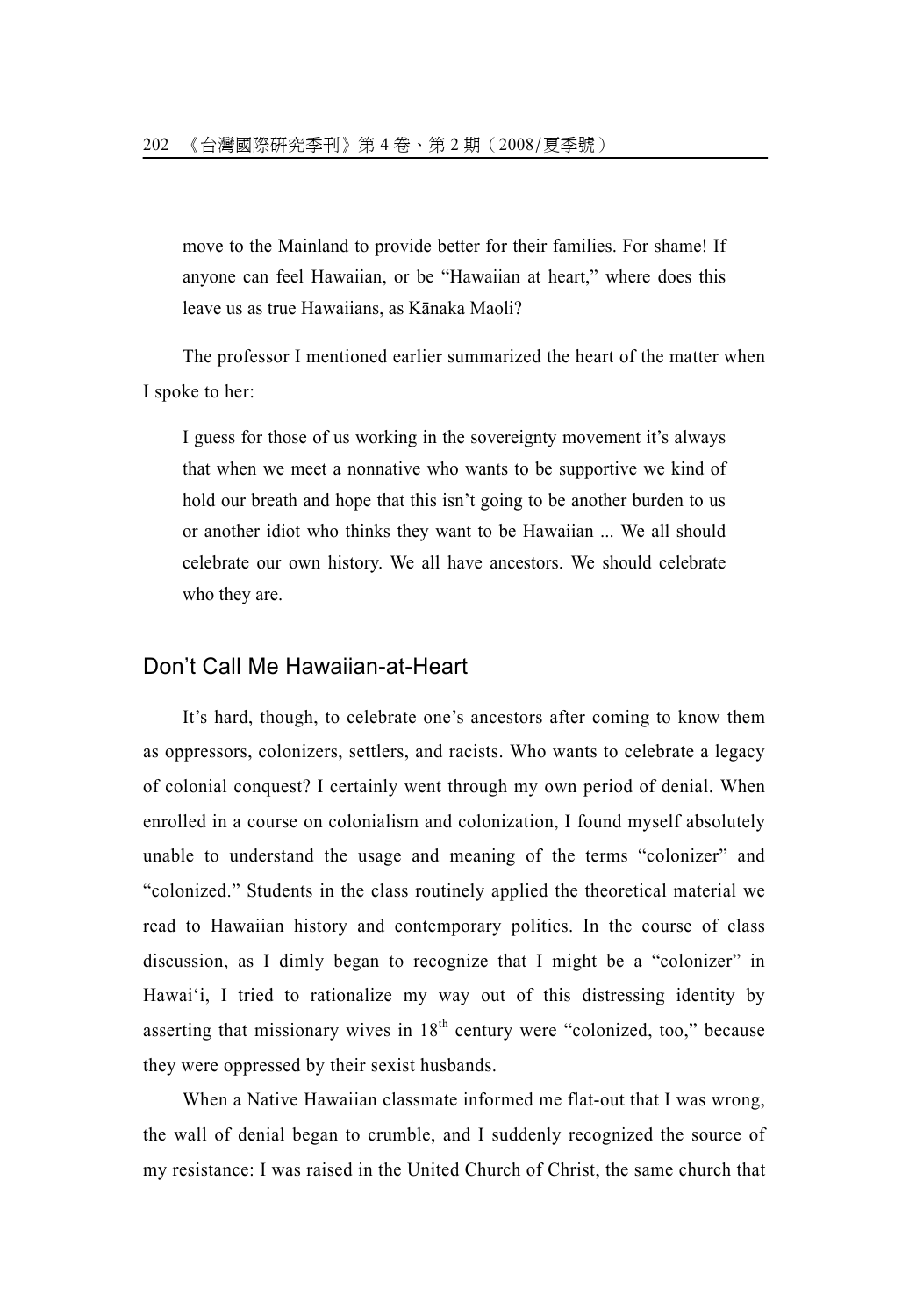sent these white women missionaries to Hawai'i! Of course I'd benefited from their legacy in numerous ways. No need to learn Hawaiian before coming to study at the University of Hawai'i. No need for a student visa or a passport. I was, indeed, a colonizer.

Denial of the past in this context is a political cop-out, and yet so tempting to the non-Kānaka Maoli. It's easier to deny the past, deny difference, claim to be "Hawaiian" or accept an invitation to name oneself "Hawaiian-at-heart," because then we don't have to be accountable in the present for the privilege and power those despised ancestors have passed on to us as our unwanted heritage. I admit I can still find it pleasing when a Native Hawaiian person tells me my heart is Hawaiian; but I've learned too much and can no longer rest comfortably in such a moment.

If I reject that temptation, another invites me to acknowledge the past while trying to reject the legacy of privilege. I will be different from my ancestors; I will treat all Kānaka Maoli people with respect; I will not steal their land. I love my Hawaiian friends; I love the Hawaiian culture; I'm really Hawaiian in my heart ... and down the road we go again. I'm not accustomed to experiencing my ancestry as a limiting force in my life, raised as I was in a world of white American dominance. But if I really do want to support Kānaka Maoli sovereignty and self-determination, and if I am honestly willing to listen to and learn from my Native Hawaiian friends and teachers, denying my own ancestry and pretending to be just like them is hypocritical at the very least.

Our circumstances are just too different to support this fantasy. Many have taught me what Kekuni Blaisdell has articulated so clearly in print with regard to non-Kānaka Maoli allies:

While we Hawaiians have traditionally welcomed their sharing enjoyment of things Hawaiian, and their support for our needs, it is *only*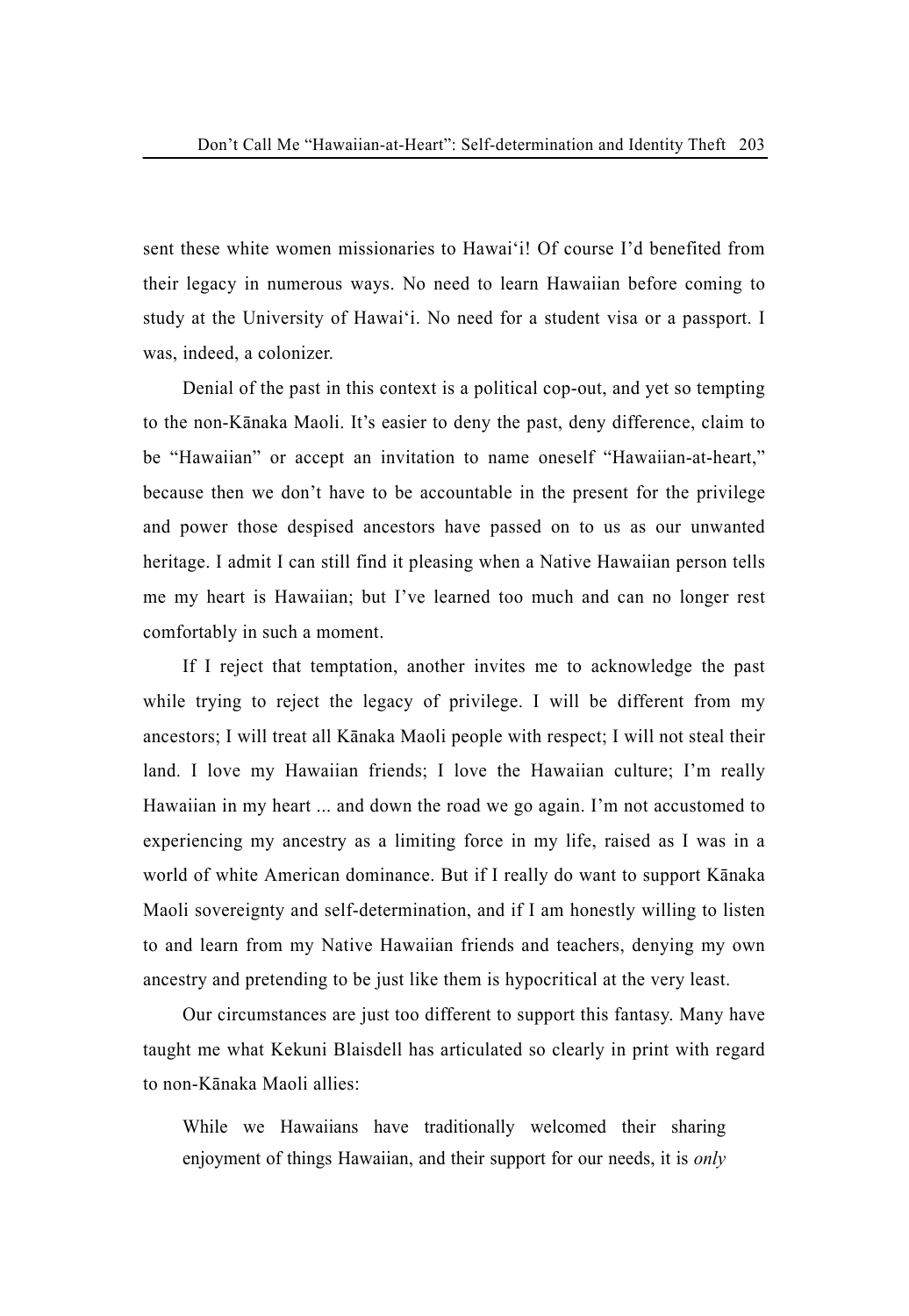*we* who can truly feel the pain of anti-Hawaiianism, and who must assert the necessary leadership in revitalizing our culture and people, and correcting the injustices against us (1989: 78).

And painful as our racist legacy is to confront, we must pay attention when Haunani-Kay Trask tells us that "… the constant refusal of many nonnatives to understand their place—that is, who and where they are—means their claims of equal status as Natives, or worse, superior status over us, are nothing but racist arrogance" (1993: 249). She highlights the undeniable significance of our different origins, such as the ways the Hawaiian language and everyday practices are intimately tied to land from which they spring, while the languages and cultures of our ancestors are not and the ways. In the struggle for control of land and power in Hawai'i, these things matter. Sustainable lifeways rooted in 1500 years of practice in the islands promise a far better, healthier, more economically sound future than the current wasteful, imported lifestyle, and 1500 years of practice cannot be simply appropriated.

The political and material stakes are high. Those who claim victory in the struggle to define things Hawaiian will control access to Hawaiian people, to Hawaiian culture, and to over one million acres of Hawaiian land and resources, and they will determine the political future of the islands. And if we look to history, to the resistance to the overthrow of Hawaii's queen and to annexation of the islands by the United States, we learn that Hawaiian traditions of aloha and inclusivity did not prohibit an exclusive self-definition by the Native group (Silva, 2000: 10). As Jon Osorio reminds us, in the Hawaiian Kingdom, the lives of Kānaka Maoli and haole may have been intimately intertwined as they voted together, lives as neighbors, even intermarried, but none of this made haole citizens into "natives" (Osorio, 2001: 372).

One of my young Hawaiian informants pointed out in our interview that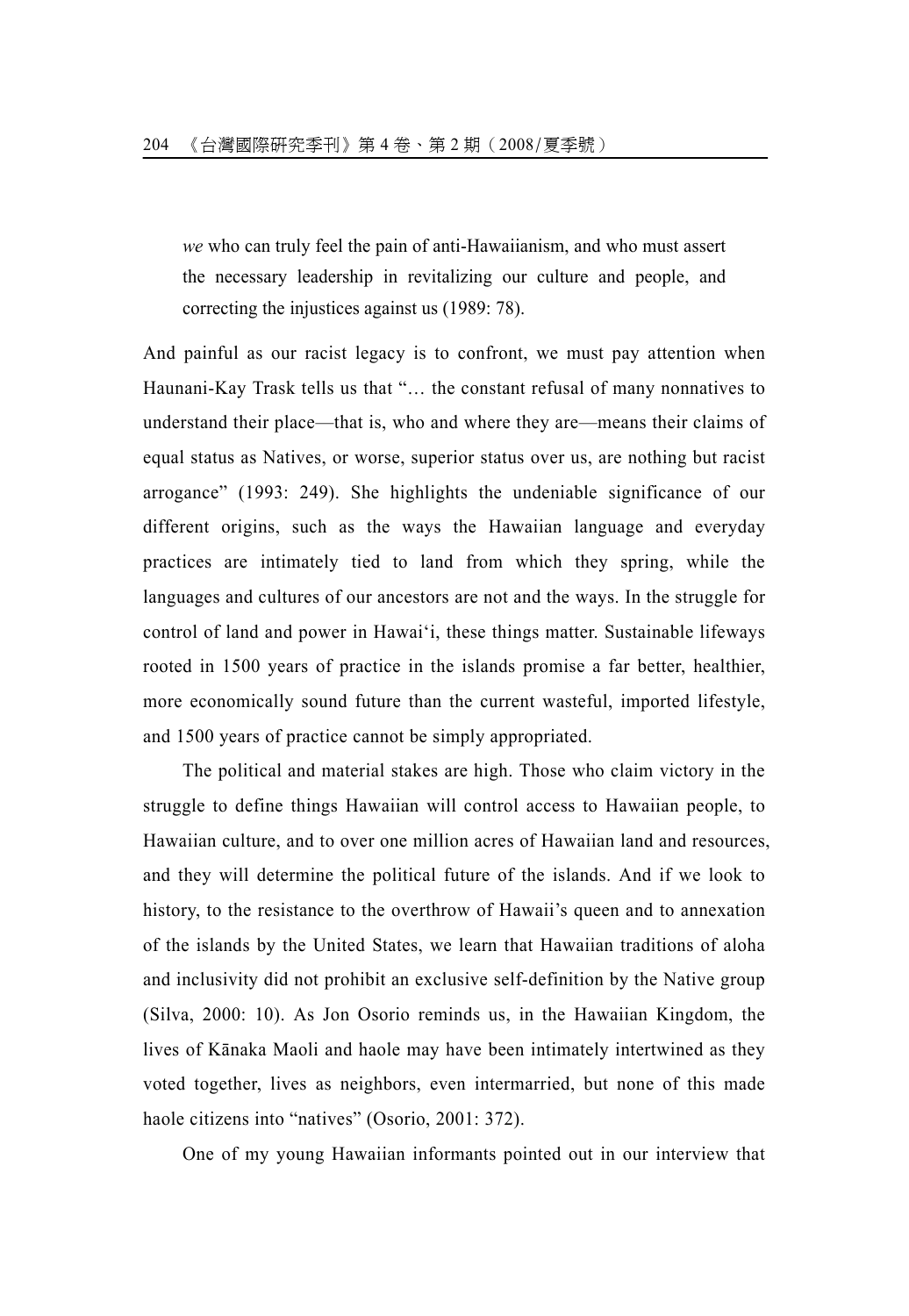"before haole came" Kānaka Maoli "did not have separation ... we were just people." But one consequence of colonization was abuse of Kānaka Maoli aloha and inclusivity, including nonnatives using adoption and marriage as the means to gain access to power. She went on to argue for the need to focus on Native Hawaiian identity and empower Kānaka Maoli within the movement.

Another Kānaka Maoli friend told me: "We are all one people in certain circumstances. When the plane crashes and we're trying to all survive in the water, we're all one people." But when land and culture are being stolen, damaged, and destroyed, when some people are benefiting from the oppression of another people, *whether they want to benefit or not*, we're not all one people. Kānaka Maoli survival is threatened; mine is not.

Colonial history and white privilege teach haole people in Hawai'i that appropriation is our natural right. We appropriated Kānaka Maoli lands in the Mahele; we appropriated their bodies as labor on the sugar plantations; we appropriated their language and culture for the tourism industry. In this context, appropriation of Kānaka Maoli identity seems natural and logical; privilege disguises the true nature of this act when we should acknowledge it for what it is—identity theft. I could deny, evade, play the wannabe or the Hawaiian-at-heart, and get away with an awful lot of it because my people rule in Hawai'i today. But in the end, I won't fool anybody:

...race definitely matters to us. It is important to us that we are, in the first place, Hawaiian. Moreover, our attitudes toward haole have not really changed all that much over time. We were ambivalent about them in the nineteenth century and we remain so today. We allowed them to live here, prosper, and even rule us, but we always recognized that they were not Hawaiian (Osorio, 2001: 365).

He haole au. I am haole. I am not Kānaka Maoli. I am not Native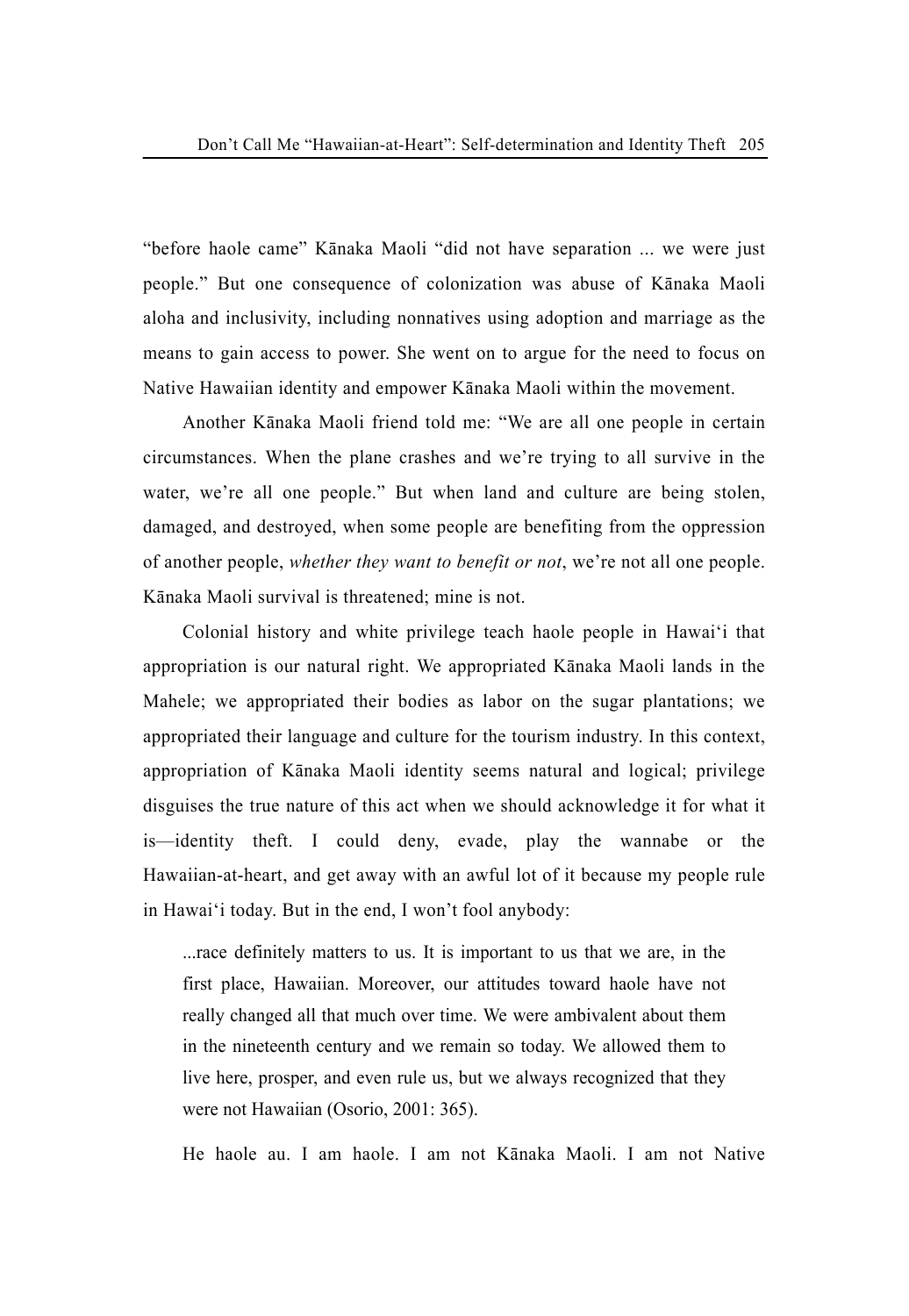Hawaiian. I am not Hawaiian. And please don't ever call me "Hawaiian-at-heart." There. It's not so hard to admit it; after all, it's true. I didn't choose it; I didn't get to pick my ancestors, so I cannot claim a "do-over" and pick someone else's ancestors for my own. And why should I want to, when the most important and lasting lesson I learned from my work in the sovereignty movement tells me I can use my haole identity to help end the oppression of the Kānaka Maoli people? My voice will often be heard in situations where Native Hawaiian voices are being ignored. I can share what I've learned with haole people in a way that my Kānaka Maoli friends and colleagues cannot.

He haole au. I am haole. Maybe it's easier for me to say than it is for others. After all, I was 26 years old and my identity well-formed before I ever set foot in Hawai'i. Seven years ago I moved to Minnesota, which I now call home. Hawai'i was my second home, and it's still my home away from home, but at this point in time, I have a lot less at stake than nonnative residents of the islands. The material and political consequences of a victorious Kānaka Maoli sovereignty movement won't touch me much. Maybe I'll need a visa to visit; maybe I'll have to bring my passport and change my money. Maybe I'll have to dial an international code to call my friends. I can live with that pretty easily.

But for now I still have my haole privilege. I could move back tomorrow without a visa, without a passport, and spend my American dollars. I can tap into that ancestral legacy any time I want; or, I can look to the future and try to help create a new legacy. The old one is rooted in betrayal and taught that haole people cannot be trusted. Why not begin a new story with the haole people doing the trusting? Trust that identity theft, pretending to be Kānaka Maoli, is a sure path to further conflict, strife, and oppression. Trust that if sovereignty comes for Kānaka Maoli tomorrow we will not be put on boats and shipped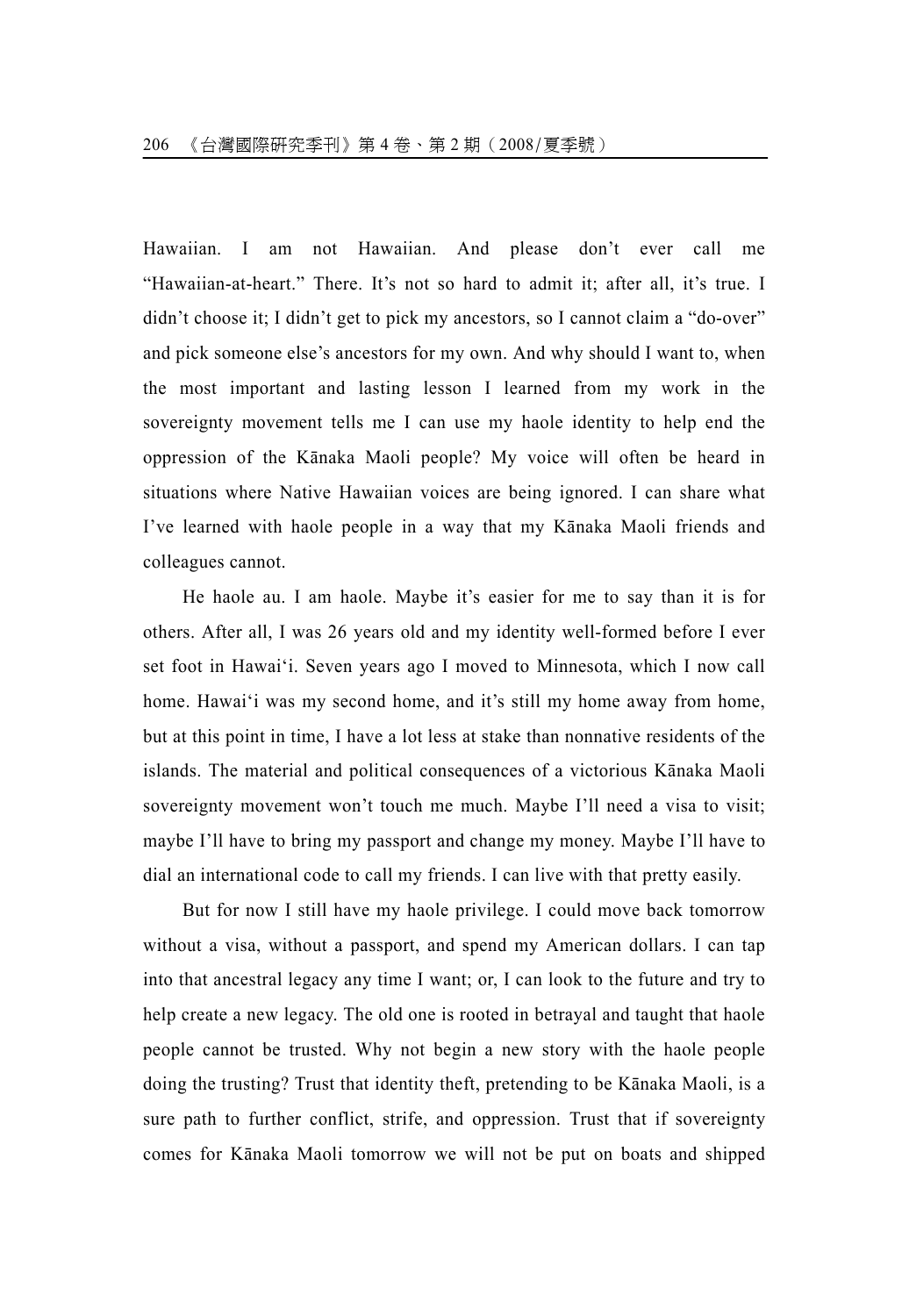back to America (or for local people Japan or Korea or China…). Trust that our respect for fundamental Kānaka Maoli human rights will be returned ten-fold with respect for our own fundamental human rights in a sovereign Hawai'i. My experience trying to put this approach into practice in the sovereignty movement tells me such trust will be richly rewarded with acceptance and opportunities to work together and create strong and loving ties that identity theft would always and forever deny us.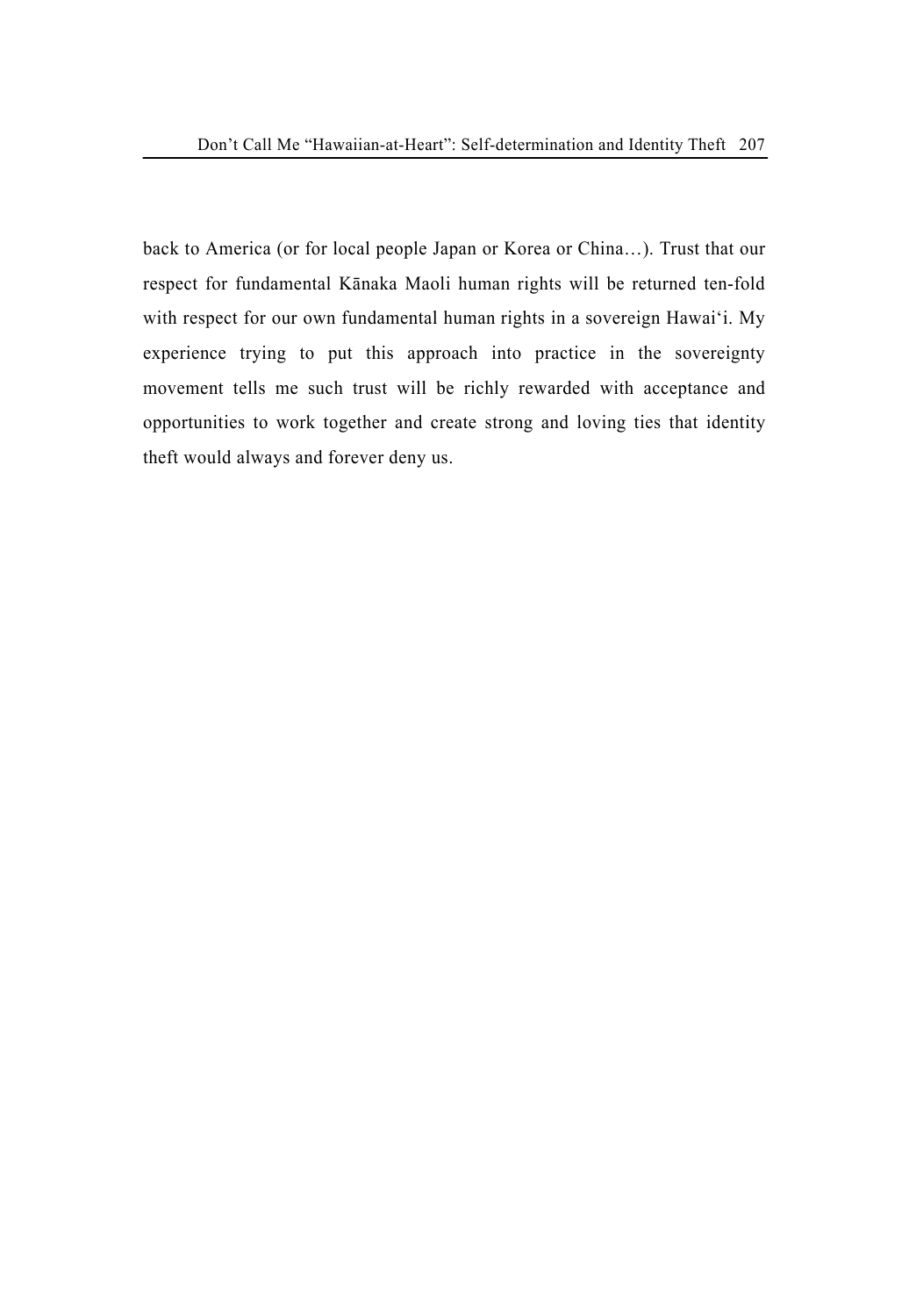## References

- Baker, David J. 1997. "Ea and Knowing in Hawaii." *Critical Inquiry,* Vol. 23, No. 3, pp. 640-60.
- Blaisdell, K. 1989. "'Hawaiian' vs. 'Kānaka Maoli' as Metaphors." *Hawai*'*i Review,* Vol. 13, No. 3, pp. 77-79.
- Blaisdell, K. 1996. *U.N. Draft Declaration on the Rights of Indigenous Peoples.* Testimony submitted to United States Consultation with Pacific Indigenous Peoples at the East-West Center, University of Hawai'i-Mānoa.
- Faludi, S. 1991. "Broken Promise: How Everyone Got Hawaiians' Homelands Except the Hawaiians." *The New York Times*, September 9, p. A1.
- Frye, M. 1993. "Some Reflections on Separatism and Power," in H. Abelove, M. A. Barale, and D. M. Halperin, eds. *The Lesbian and Gay Studies Reader*, pp. 91-98. New York: Routledge.
- Jaimes, M. A. 1992. "Federal Indian Identification Policy: A Usurpation of Indigenous Sovereignty in North America," in M. A. Jaimes, ed. *The State of Native America: Genocide, Colonization, and Resistance*, pp. 123-38. Boston: South End Press.
- Ka Lāhui Hawai'i. 1993. *The Sovereign Nation of Hawai'i: A Compilation of Materials for Educational Workshops on Ka Lāhui Hawai'i*. Honolulu: Ka Lāhui Hawai'i.
- Kauanui, J. K. 1999. "'Forget' Hawaiian Entitlement: Configurations of Land, 'Blood,' and Americanization in the Hawaiian Homes Commission Act of 1921." *Social Text*, Vol. 17, No. 2, pp. 123-44.
- Kraemer, K. R. 2000. "Shall We Overcome? Politics of Allies in the Hawaiian Sovereignty, Civil Rights, and Women's Movements." Unpublished doctoral dissertation, University of Hawai'i (UMI No. 9990254).
- Mast, R. H., and A. B. Mast. 1996. *Autobiography of Protest in Hawai'i*. Honolulu: University of Hawai'i Press.
- Maxwell, C. K., Sr. 2002. "40 Years as the  $50<sup>th</sup>$  State." August 11 (http://www.moolelo. com/statehood-50years.html) (2008/1/17).
- Nation of Hawai'i. 1995. "Hawai'i Constitution." (http://hawaii-nation.org) (2008/1/17)
- Osorio, J. K. 2001. "What Kine Hawaiian Are you? A Mo'olelo about Nationhood, Race, History, and the Contemporary Sovereignty Movement in Hawai'i." *The*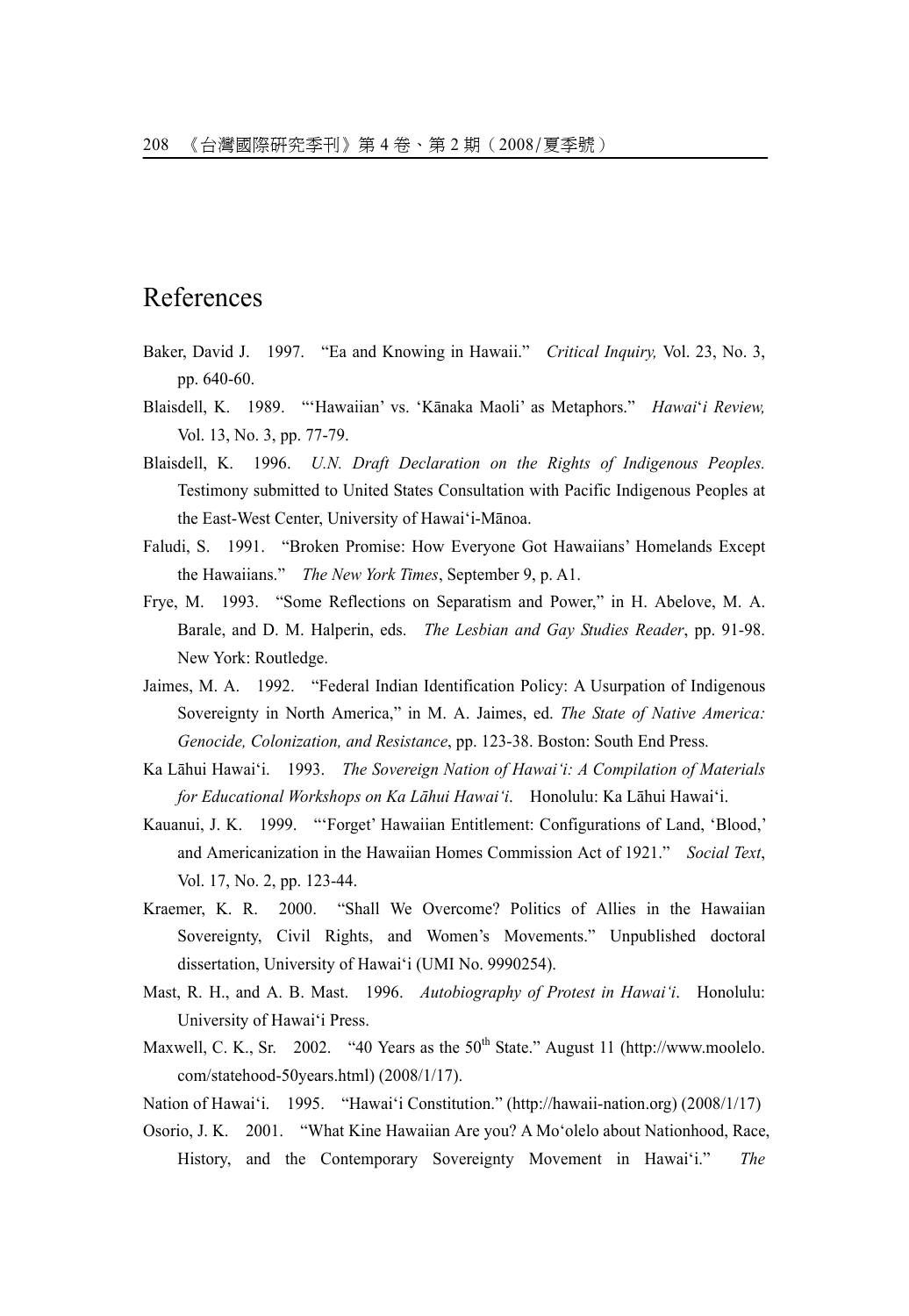*Contemporary Pacific*, Vol. 13, No. 2, pp. 359-79.

- Sai, D. K. n.d. "Hawaiian Nationality: Who Comprises the Hawaiian Citizenry?" (http://hawaiiankingdom.org/pdf/Hawaiian\_Nationality.pdf) (2008/1/17)
- Silva, N. K. 2000. *Kānaka Maoli. Maluhia Me Ka Pono.* Honolulu: American Friends Service Committee.
- Trask, H. K. 1993. *From a Native Daughter: Colonialism and Sovereignty in Hawai'i*. Honolulu: University of Hawai'i Press.
- United States Senate. 2007. "Native Hawaiian Government Reorganization Act of 2007."  $110^{th}$  Cong.,  $1^{st}$  Session.